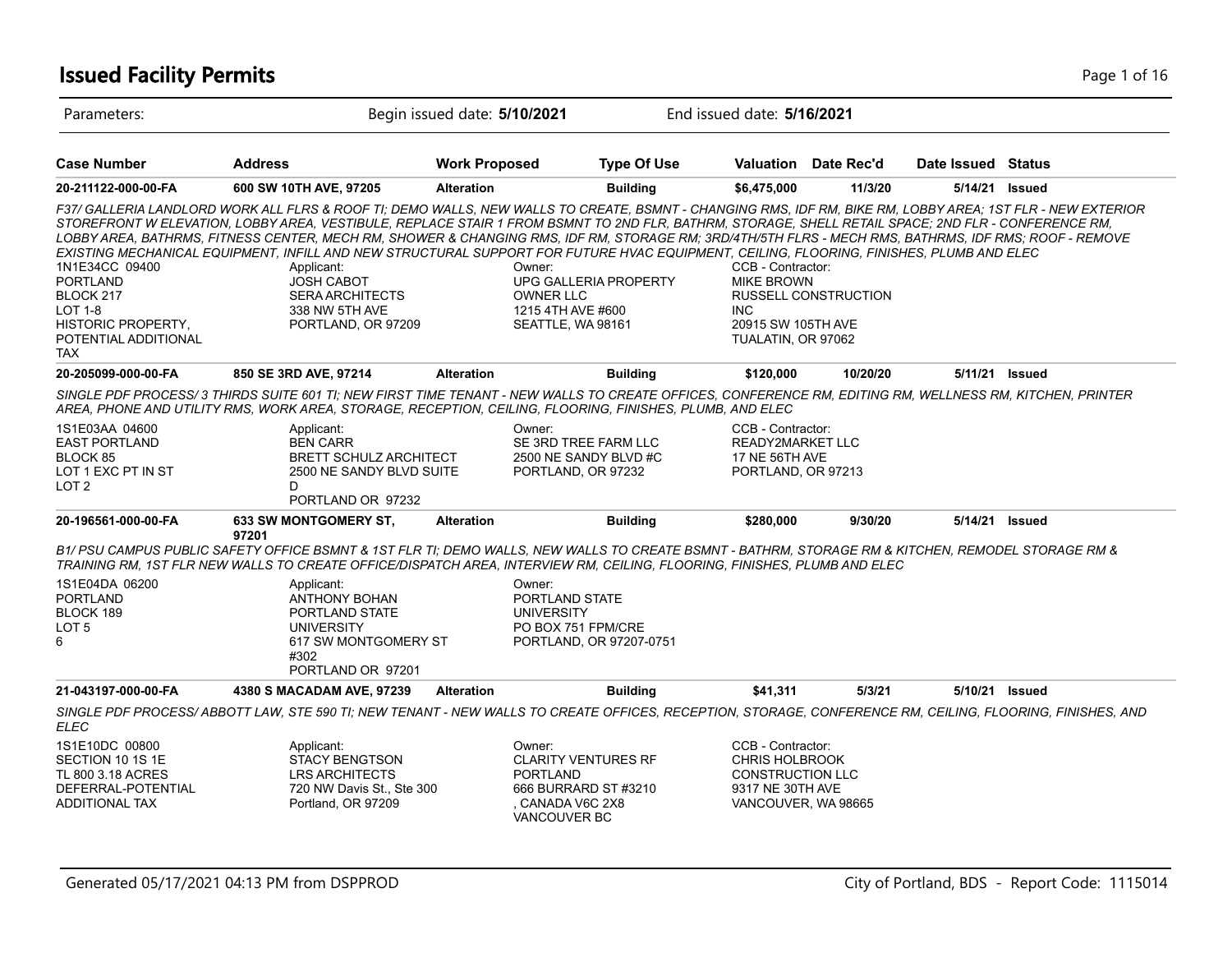# **Issued Facility Permits** Page 2 of 16

| <b>Case Number</b>                                                                                                                             | <b>Address</b>                                                                                                                                                                                        | <b>Work Proposed</b> | <b>Type Of Use</b>                                                                                                   |                                                  | Valuation Date Rec'd                                                               | Date Issued Status                |                                                         |
|------------------------------------------------------------------------------------------------------------------------------------------------|-------------------------------------------------------------------------------------------------------------------------------------------------------------------------------------------------------|----------------------|----------------------------------------------------------------------------------------------------------------------|--------------------------------------------------|------------------------------------------------------------------------------------|-----------------------------------|---------------------------------------------------------|
| 21-041329-000-00-FA                                                                                                                            | 3161 SW PAVILION LOOP - Unit<br>MNP, 97201                                                                                                                                                            | <b>Alteration</b>    | <b>Building</b>                                                                                                      | \$240,000                                        | 4/28/21                                                                            | 5/14/21                           | Issued                                                  |
|                                                                                                                                                | SINGLE PDF PROCESS/OHSU MULTNOMAH PAVILION 3RD FLR TI; MINOR DEMO, MINOR REMODEL OFFICES, HUDDLE RMS, SHARED WORK RMS, CONFERENCE RM, BREAKRM,<br>BATHRM, CEILING, FLOORING, FINISHES, PLUMB AND ELEC |                      |                                                                                                                      |                                                  |                                                                                    |                                   |                                                         |
| 1S1E09 00500                                                                                                                                   | Applicant:<br><b>JEFF ERWIN</b><br>ORANGEWALL STUDIOS<br><b>ARCHITECTURE</b><br>3450 N WILLIAMS AVE STE 7<br>PORTLAND OR 97227                                                                        | Owner:               | OREGON STATE BOARD OF<br><b>HIGHER EDUCATION</b><br>3181 SW SAM JACKSON<br><b>PARK RD</b><br>PORTLAND, OR 97239-3011 | CCB - Contractor:<br>200<br>PORTLAND, OR 97205   | FORTIS CONSTRUCTION INC<br>1705 SW TAYLOR ST SUITE                                 |                                   |                                                         |
| 21-032948-000-00-FA                                                                                                                            | 5115 N LAGOON AVE, 97217                                                                                                                                                                              | <b>Alteration</b>    | <b>Building</b>                                                                                                      | \$216,470                                        | 4/5/21                                                                             |                                   | 5/14/21 Issued                                          |
| OVERHEAD DOOR, FLOORING, FINISHES AND ELEC                                                                                                     | SINGLE PDF PROCESS/ DAIMLER MILLING MACHINE FOUNDATION TI; DEMO FLOOR & WALLS, NEW FOUNDATION FOR FUTURE MILLING MACHING, NEW WALLS FOR MANDOOR &                                                     |                      |                                                                                                                      |                                                  |                                                                                    |                                   |                                                         |
| 1N1E20AB 00800                                                                                                                                 | Applicant:<br><b>DARIN HIRTE</b><br><b>BROCKAMP JAEGER</b><br>15796 S BOARDWALK ST<br>OREGON CITY, OR 97045                                                                                           | Owner:<br>0615       | <b>FREIGHTLINER</b><br><b>CORPORATION</b><br>PO BOX 80615<br>INDIANAPOLIS, IN 46280-                                 | CCB - Contractor:<br>1196                        | <b>BROCKAMP &amp; JAEGER INC</b><br>15796 S BOARDWALK ST<br>OREGON CITY, OR 97045- | Permit Info:<br>Type $1$ ): III-N | Occupancy Group 1: B<br>Construction Type 2 (formerly   |
| 21-022185-000-00-FA                                                                                                                            | 12106 NE AINSWORTH CIR,<br>97220                                                                                                                                                                      | <b>Alteration</b>    | <b>Building</b>                                                                                                      | \$174,048                                        | 3/5/21                                                                             |                                   | 5/12/21 Issued                                          |
| <b>ELEC</b>                                                                                                                                    | SINGLE PDF PROCESS/ LEATHERMAN TOOL GROUP RACKING TI; INSTALL PROSTATE STORAGE MANAGEMENT SYSTEM, ADJUSTABLE RACKING SYSTEM MAX HEIGHT 18 FT AND                                                      |                      |                                                                                                                      |                                                  |                                                                                    |                                   |                                                         |
| 1N2E15D 02400A1<br><b>LEATHERMAN</b><br>LOT 2&3 EXC PT IN<br><b>SLOUGH</b><br>OTHER IMPS SEE R205405<br>(R484600100) FOR LAND &<br><b>IMPS</b> | Applicant:<br><b>JACOB PRATER</b><br><b>BB INSTALLATIONS INC</b><br>14401 S GLEN OAK RD<br>OREGON CITY OR 97045                                                                                       | Owner:<br>INC.       | <b>LEATHERMAN TOOL GROUP</b><br>12106 NE AINSWORTH CIR<br>PORTLAND, OR 97220                                         | CCB - Contractor:<br>14401 S GLEN OAK RD<br>9006 | <b>B &amp; B INSTALLATIONS INC</b><br>OREGON CITY, OR 97045-                       |                                   |                                                         |
| 21-009789-000-00-FA                                                                                                                            | 1600 SW 4TH AVE, 97201                                                                                                                                                                                | <b>Alteration</b>    | <b>Building</b>                                                                                                      | \$500,000                                        | 2/1/21                                                                             |                                   | 5/14/21 Issued                                          |
|                                                                                                                                                | SINGLE PDF PROCESS/ PSU RMNC REROOF BLDG: REPLACE MAIN BUILDING & PENTHOUSE ROOF SYSTEMS AND INSTALL NEW GUARD RAILS. FINISHES AND PLUMB                                                              |                      |                                                                                                                      |                                                  |                                                                                    |                                   |                                                         |
| 1S1E03CB 01800<br>SOUTH AUDITORIUM ADD<br><b>BLOCK A</b><br>LOT 2 TL 1800<br>DEFERRED ADDITIONAL<br><b>TAX LIABILITY</b>                       | Applicant:<br><b>MARK FUJII</b><br>PORTLAND STATE<br>UNIVERSITY FACILITIES<br><b>AND PLANNING</b><br><b>PO BOX 751</b>                                                                                | Owner:               | PORTLAND STATE<br>UNIVERSITY - LEASED<br><b>MULTIPLE TENANTS</b><br><b>PO BOX 751</b><br>PORTLAND, OR 97207-0751     | CCB - Contractor:<br>2020 NE 194TH AVE           | <b>MCDONALD &amp; WETLE INC</b><br>PORTLAND, OR 97230-7442                         | Permit Info:                      | Occupancy Group 1: B Bank,<br>Off., Med.Off., Pub.Bldg. |

PORTLAND OR 97207-0751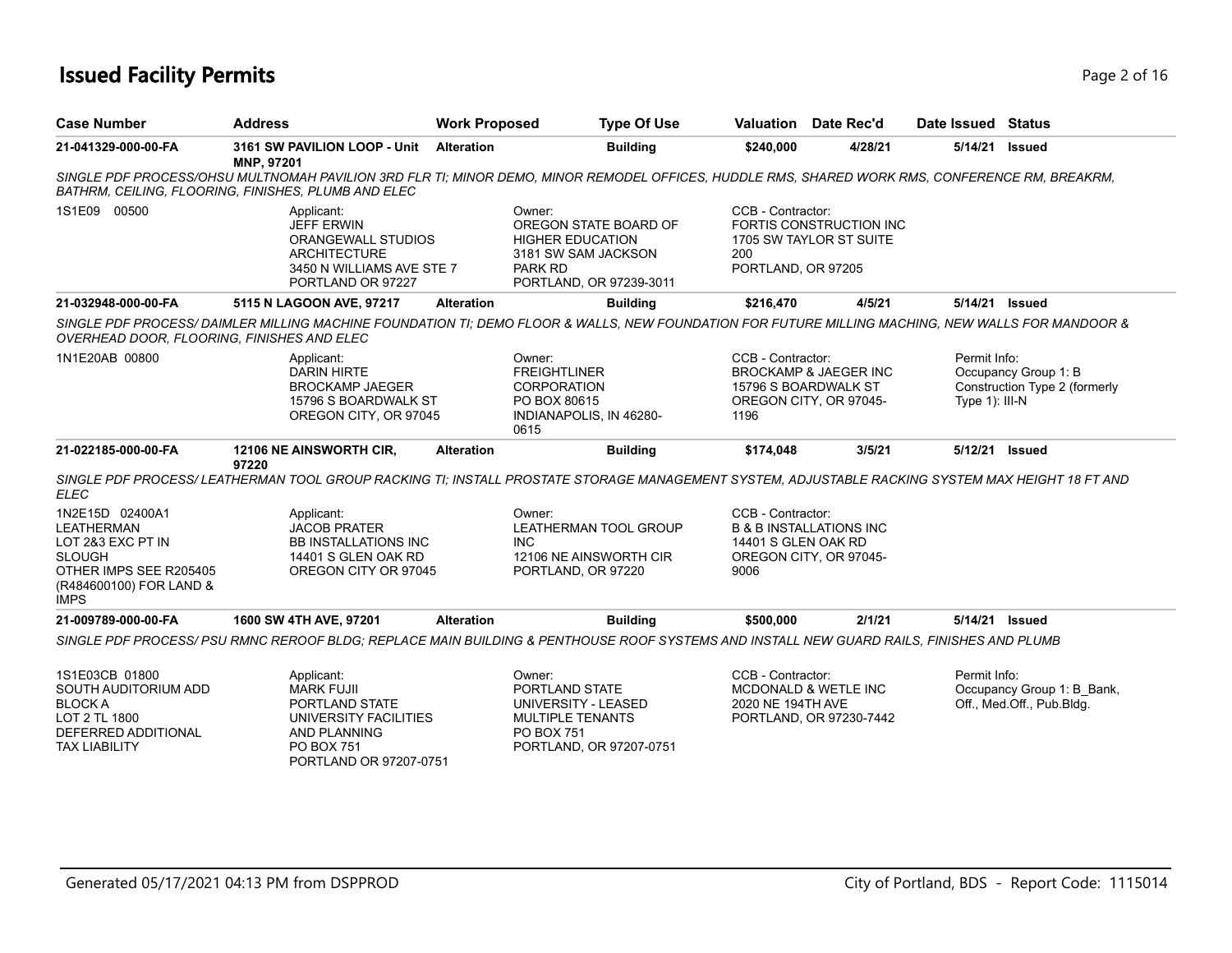# **Issued Facility Permits** Page 1 of 16

| <b>Case Number</b>                                                                                                                | <b>Address</b>                                                                                                                                                                                                                                                                 | <b>Work Proposed</b>                 | <b>Type Of Use</b>                                                      | <b>Valuation</b> Date Rec'd                                                                    |                               | Date Issued Status                           |                                                                                          |
|-----------------------------------------------------------------------------------------------------------------------------------|--------------------------------------------------------------------------------------------------------------------------------------------------------------------------------------------------------------------------------------------------------------------------------|--------------------------------------|-------------------------------------------------------------------------|------------------------------------------------------------------------------------------------|-------------------------------|----------------------------------------------|------------------------------------------------------------------------------------------|
| 21-038055-000-00-FA                                                                                                               | 888 SW 5TH AVE, 97204                                                                                                                                                                                                                                                          | <b>Alteration</b>                    | <b>Building</b>                                                         | \$920,000                                                                                      | 4/19/21                       | 5/12/21                                      | <b>Issued</b>                                                                            |
|                                                                                                                                   | SINGLE PDF PROCESS/AECOM 6TH FLR TI; MINOR DEMO, NEW WALLS TO CREATE RECEPTION AREA, SOCIAL HUB, MULTIPURPOSE RM, CONFERENCE RMS, MDF/IT RMS, MOTHERS<br>RM, FOCUS RMS, PHONE RMS, STORAGE RM, REPROGRAPHICS RM, OPEN OFFICE AREA, CEILING, FLOORING, FINISHES, PLUMB AND ELEC |                                      |                                                                         |                                                                                                |                               |                                              |                                                                                          |
| 1S1E03BB 90003<br>PIONEER PLACE<br><b>CONDOMINIUM</b><br>LOT <sub>3</sub>                                                         | Applicant:<br><b>ANNE ROGNESS</b><br>ZIMMER, GUNSUL, FRASCA<br>1223 SW WASHINGTON ST.,<br><b>SUITE 200</b><br>PORTLAND OR 97205                                                                                                                                                | Owner:<br>#2300                      | LIPT SW FIFTH AVE LLC<br>333 WEST WACKER DR<br>CHICAGO, IL 60606        | CCB - Contractor:<br>2001 CLAYTON ROAD 7TH<br><b>FLOOR LEGAL</b><br>CONCORD, CA 94520          | SWINERTON BUILDERS INC        | Permit Info:<br>Type $1$ : I-A               | Occupancy Group 1: B_Bank,<br>Off., Med.Off., Pub.Bldg.<br>Construction Type 2 (formerly |
| 21-017843-000-00-FA                                                                                                               | 6936 N FATHOM ST, 97217                                                                                                                                                                                                                                                        | <b>Alteration</b>                    | <b>Building</b>                                                         | \$47,500                                                                                       | 2/24/21                       | 5/14/21 Issued                               |                                                                                          |
| <b>FINISHES AND ELEC</b>                                                                                                          | SINGLE PDF PROCESS/DAIMLER WESTERN STAR OFFICE TI 2ND FLR; DEMO WALLS, NEW WALLS TO CREATE OFFICES, CONFERENCE RM, MEETING RM, CEILING, FLOORING,                                                                                                                              |                                      |                                                                         |                                                                                                |                               |                                              |                                                                                          |
| 1N1E17B 00200<br>SECTION 17 1N 1E<br>TL 200 24.90 ACRES<br><b>LAND &amp; IMPS SEE</b><br>R646162 (R941170881)<br>FOR MACH & EQUIP | Applicant:<br><b>MADDY GORMAN</b><br><b>ANKROM MOISAN</b><br>38 NW DAVIS ST, STE 300<br>PORTLAND, OR 97209                                                                                                                                                                     | Owner:<br>AMERICA LLC<br>PO BOX 3820 | DAIMLER TRUCKS NORTH<br>PORTLAND, OR 97208-3820                         | CCB - Contractor:<br><b>KIRBY NAGELHOUT</b><br><b>CONSTRUCTION CO</b><br><b>BEND, OR 97701</b> | 63049 LOWER MEADOW DR         | Permit Info:<br>Hazard 2<br>Type $1$ ): II-B | Occupancy Group 1: H-2_High<br>Construction Type 2 (formerly                             |
| 21-038031-000-00-FA                                                                                                               | 888 SW 5TH AVE, 97204                                                                                                                                                                                                                                                          | <b>Alteration</b>                    | <b>Building</b>                                                         | \$110,000                                                                                      | 4/19/21                       | 5/12/21 Issued                               |                                                                                          |
|                                                                                                                                   | SINGLE PDF PROCESS/ PIONEER TOWER CORRIDOR 6TH FLR TI: NEW WALLS TO CREATE COMMON CORRIDORS, CEILING, FLOORING, FINISHES AND ELEC                                                                                                                                              |                                      |                                                                         |                                                                                                |                               |                                              |                                                                                          |
| 1S1E03BB 90003<br>PIONEER PLACE<br>CONDOMINIUM<br>LOT <sub>3</sub>                                                                | Applicant:<br>ANNE ROGNESS<br>ZIMMER, GUNSUL, FRASCA<br>1223 SW WASHINGTON ST.,<br>SUITE 200<br>PORTLAND OR 97205                                                                                                                                                              | Owner:<br>#2300                      | LIPT SW FIFTH AVE LLC<br>333 WEST WACKER DR<br>CHICAGO, IL 60606        | CCB - Contractor:<br>2001 CLAYTON ROAD 7TH<br><b>FLOOR LEGAL</b><br>CONCORD, CA 94520          | <b>SWINERTON BUILDERS INC</b> | Permit Info:<br>Type $1$ : I-A               | Occupancy Group 1: B Bank,<br>Off., Med.Off., Pub.Bldg.<br>Construction Type 2 (formerly |
| 21-045606-000-00-FA                                                                                                               | 3203 SE WOODSTOCK BLVD,<br>97202                                                                                                                                                                                                                                               | <b>Alteration</b>                    | <b>Building</b>                                                         | \$21.000                                                                                       | 5/10/21                       | 5/12/21 Issued                               |                                                                                          |
|                                                                                                                                   | SINGLE PDF PROCESS/ ED TECH CENTER RM 109 1ST FLR TI; NEW WALLS TO CREATE COMPUTER SERVICE RM, COMPUTER SHOP RM, CEILING, FLOORING, FINISHES AND ELEC                                                                                                                          |                                      |                                                                         |                                                                                                |                               |                                              |                                                                                          |
| 1S1E13 00100<br>SECTION 13 1S 1E<br>TL 100 103.39 ACRES                                                                           | Applicant:<br><b>MARK BECKIUS</b><br><b>REIMERS &amp; JOLIVETTE</b><br>2344 NW 24TH AVE<br>PORTLAND, OR 97210                                                                                                                                                                  | Owner:                               | THE REED INSTITUTE<br>3203 SE WOODSTOCK BLVD<br>PORTLAND, OR 97202-8138 | CCB - Contractor:<br><b>SCOTT PATER</b><br>2344 NW 24TH AVE<br>PORTLAND, OR 97210-2132         | REIMERS & JOLIVETTE INC       |                                              |                                                                                          |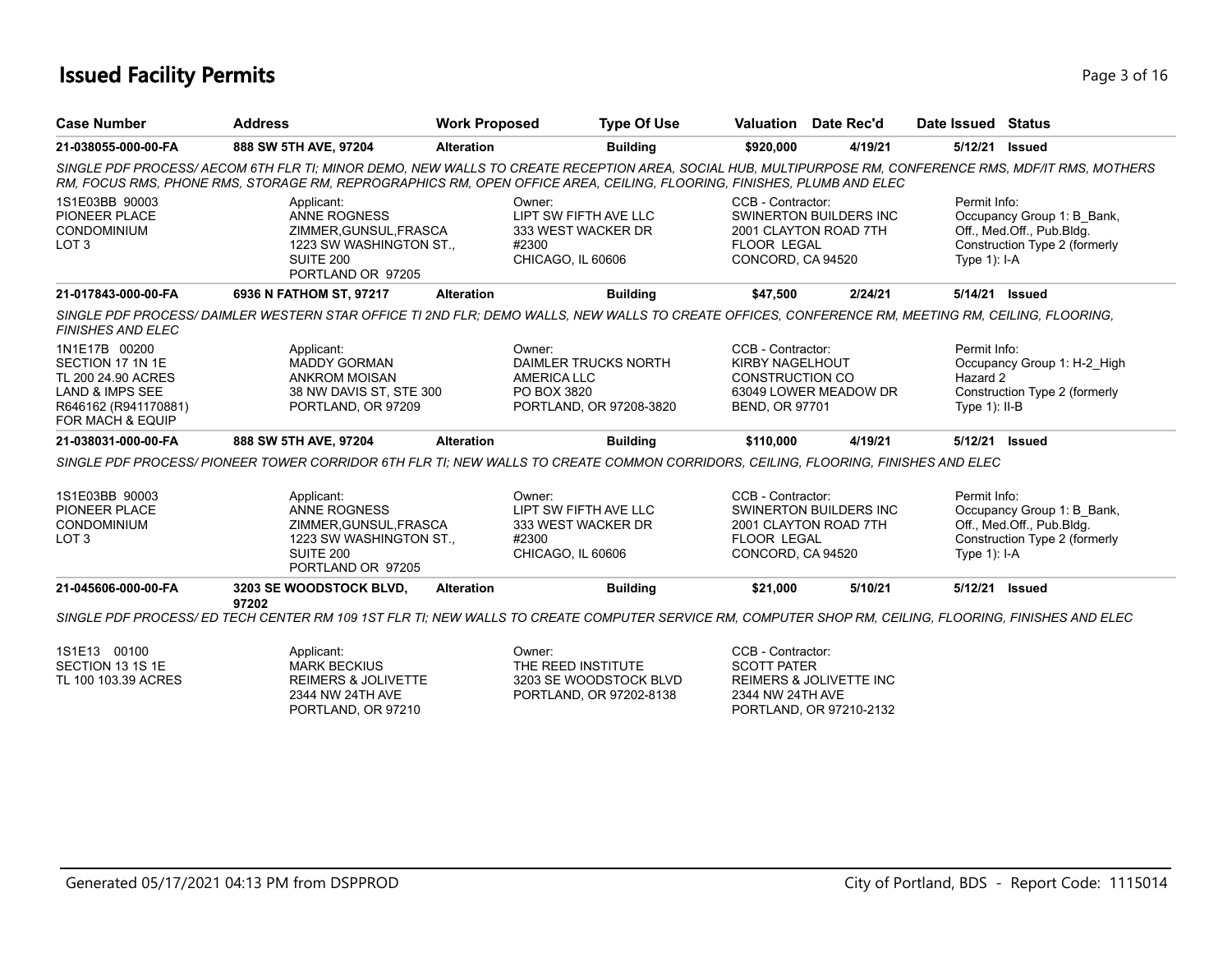# **Issued Facility Permits** Page 4 of 16

| <b>Case Number</b>                                                                                            | Address                                                                                                                                                            | <b>Work Proposed</b> | <b>Type Of Use</b>                                                                                                      |                                                                                                      | Valuation Date Rec'd                           | Date Issued Status |                |
|---------------------------------------------------------------------------------------------------------------|--------------------------------------------------------------------------------------------------------------------------------------------------------------------|----------------------|-------------------------------------------------------------------------------------------------------------------------|------------------------------------------------------------------------------------------------------|------------------------------------------------|--------------------|----------------|
| 21-037350-000-00-FA                                                                                           | 16233 NE CAMERON BLVD,<br>97230                                                                                                                                    | <b>Alteration</b>    | <b>Building</b>                                                                                                         | \$18,375                                                                                             | 4/15/21                                        | 5/12/21            | <b>Issued</b>  |
|                                                                                                               | SINGLE PDF PROCESS/WIREPATH SYSTEMS TI 16237; NEW TENANT - INSTALL HIGH PILE PALLET RACKING MAX HEIGHT 16 FT                                                       |                      |                                                                                                                         |                                                                                                      |                                                |                    |                |
| 1N2E24AA 00400<br><b>INTERSTATE</b><br><b>CROSSROADS</b><br>LOT 1 EXC PT IN ST                                | Applicant:<br><b>TRENT INGLESBY</b><br>NORTHWEST HANDLING<br><b>SYSTEMS</b><br>18008 NE AIRPORT WAY<br>PORTLAND OR 97230                                           |                      | Owner:<br><b>ICON OWNER POOL 1 WEST</b><br><b>LLC</b><br>PO BOX 460169<br>HOUSTON, TX 77056-8169                        | CCB - Contractor:<br><b>SYSTEMS INC</b><br>1100 SW 7TH STREET<br>RENTON, WA 98057                    | <b>NORTH WEST HANDLING</b>                     |                    |                |
| 21-043091-000-00-FA                                                                                           | 5050 NE HOYT ST, 97213                                                                                                                                             | <b>Alteration</b>    | <b>Building</b>                                                                                                         | \$556,000                                                                                            | 5/3/21                                         |                    | 5/10/21 Issued |
| FLOORING, FINISHES, PLUMB, AND ELEC                                                                           | SINGLE PDF PROCESS/PHYSPLANPPMC - SUITE 155 TI; DEMO WALLS, NEW WALLS TO CREATE EXAM RMS AND RECONFIGURE EXISTING EXAM RM AND WORK RM, CEILING,                    |                      |                                                                                                                         |                                                                                                      |                                                |                    |                |
| 1N2E31BD 03800<br><b>CENTER ADD</b><br>BLOCK <sub>3</sub><br>INC PT VAC ST LOT 1-13<br>LOT 15-26 EXC PT IN ST | Applicant:<br><b>SHAWN SHIELD</b><br><b>JRJ ARCHITECTS</b><br>15455 NW GREENBRIER<br>PKWY STE 260<br>BEAVERTON OR 97006                                            |                      | Owner:<br>PROVIDENCE HEALTH &<br>SERVICES-OREGON<br>800 5TH AVE #1200<br>SEATTLE, WA 98104                              | CCB - Contractor:<br><b>MICHAEL CARRIGG</b><br>PO BOX 6712<br>PORTLAND, OR 97228                     | ANDERSEN CONSTRUCTION<br>COMPANY OF OREGON LLC |                    |                |
| 21-045505-000-00-FA                                                                                           | 3161 SW PAVILION LOOP - Unit<br>MNP, 97201<br>SINGLE PDF PROCESS/ OHSU MNP PROCEDURE RM 1433 TI: REMODEL PROCEDURE RM. CEILING. FLOORING. FINISHES. PLUMB AND ELEC | <b>Alteration</b>    | <b>Building</b>                                                                                                         | \$149.000                                                                                            | 5/10/21                                        |                    | 5/14/21 Issued |
| 1S1E09 00500                                                                                                  | Applicant:<br><b>ANTHONY MORESCHI</b><br>OHSU<br>3181 SW SAM JACKSON<br><b>PARK RD</b><br>PORTLAND OR 97239                                                        |                      | Owner:<br>OREGON STATE BOARD OF<br><b>HIGHER EDUCATION</b><br>3181 SW SAM JACKSON<br>PARK RD<br>PORTLAND, OR 97239-3011 | CCB - Contractor:<br><b>SCHAFFRAN</b><br><b>CONSTRUCTION INC</b><br>61065 GROFF RD<br>BEND, OR 97702 |                                                |                    |                |
| 21-035267-REV-01-FA                                                                                           | 5331 S MACADAM AVE, 97239                                                                                                                                          | <b>Alteration</b>    | <b>Building</b>                                                                                                         | \$0                                                                                                  | 5/3/21                                         | 5/10/21            | Final          |
|                                                                                                               | SINGLE PDF PROCESS/EDWARD JONES, STE 376 TI; REVISION TO ADD DROP CEILING GRID IN OFFICE 106 AND ELEC                                                              |                      |                                                                                                                         |                                                                                                      |                                                |                    |                |
| 1S1E15BD 03900<br>SECTION 15 1S 1E<br>TL 3900 3.66 ACRES                                                      | Applicant:<br>DANIELLE DOMNITZ<br><b>DEDICATED</b><br><b>CONSTRUCTION</b><br><b>MANAGEMENT</b><br>710 LARRY CT<br>WAUKESHA, WI 53186                               |                      | Owner:<br><b>WL-SKB WATER TOWER</b><br><b>OWNER LLC</b><br>222 SW COLUMBIA ST #700<br>PORTLAND, OR 97201                |                                                                                                      |                                                |                    |                |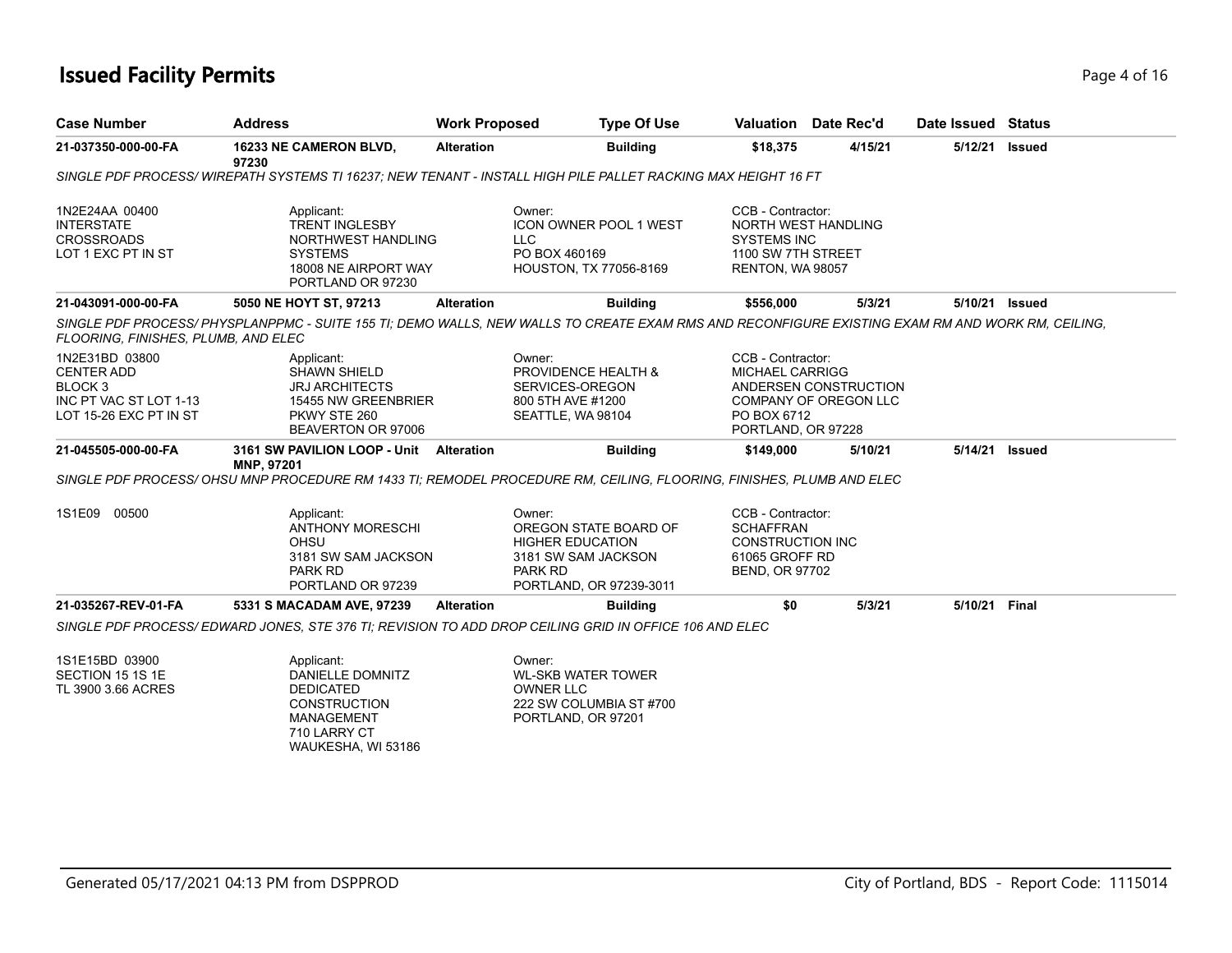# **Issued Facility Permits** Page 16 16

| <b>Case Number</b>                                     | <b>Address</b>                                                                                                                                             | <b>Work Proposed</b> | <b>Type Of Use</b>                                                                                 |                                                                                    | <b>Valuation</b> Date Rec'd   | Date Issued Status                |                                                       |
|--------------------------------------------------------|------------------------------------------------------------------------------------------------------------------------------------------------------------|----------------------|----------------------------------------------------------------------------------------------------|------------------------------------------------------------------------------------|-------------------------------|-----------------------------------|-------------------------------------------------------|
| 21-044035-000-00-FA                                    | 15670 N LOMBARD ST, 97203                                                                                                                                  | <b>Alteration</b>    | <b>Building</b>                                                                                    | \$47,775                                                                           | 5/5/21                        | 5/12/21                           | <b>Issued</b>                                         |
|                                                        | SINGLE PDF PROCESS/VALVOLINE RACKING SP 30B TI: HIGH PILE PALLET RACKING MAX HEIGHT 10 FT                                                                  |                      |                                                                                                    |                                                                                    |                               |                                   |                                                       |
| 2N1W23D 00900                                          | Applicant:<br><b>DAN WILLIAMS</b><br><b>FASTER PERMITS</b><br>2000 SW 1ST AVE SUITE 420<br>PORTLAND OR 97201                                               |                      | Owner:<br>PORT OF PORTLAND<br>PO BOX 3529<br>PORTLAND, OR 97208-3529                               | CCB - Contractor:<br>WIZE SOLUTIONS INC<br>20<br>WEST VALLEY, UT 84119             | 2500 S DECKER LAKE BLVD       |                                   |                                                       |
| 20-203103-REV-02-FA                                    | 12000 SW 49TH AVE, 97219                                                                                                                                   | <b>Alteration</b>    | <b>Building</b>                                                                                    | \$37,960                                                                           | 5/4/21                        | 5/14/21                           | <b>Issued</b>                                         |
|                                                        | SINGLE PDF PROCESS/ PCC HEALTH TECH BLDG MEDICAL IMAGING TI LVL 0; REVISION TO ADD BRACING TO EXISTING UNREINFORCED MASONRY WALLS                          |                      |                                                                                                    |                                                                                    |                               |                                   |                                                       |
| 1S1E31D 00200                                          | Applicant:<br><b>TODD SPANGLER</b><br><b>HACKER ARCHITECTS</b><br>555 SE MLK JR BLVD STE<br>501<br>PORTLAND OR 97214                                       |                      | Owner:<br>PORTLAND COMMUNITY<br><b>COLLEGE DISTRICT</b><br>PO BOX 19000<br>PORTLAND, OR 97280-0990 |                                                                                    |                               | Permit Info:<br>Type $1$ ): $I-B$ | Occupancy Group 1: B<br>Construction Type 2 (formerly |
| 20-133633-DFS-03-FA                                    | 3905 SE 91ST AVE, 97266                                                                                                                                    | <b>Alteration</b>    | <b>Building</b>                                                                                    | \$58,043                                                                           | 4/22/21                       | 5/12/21                           | <b>Issued</b>                                         |
|                                                        | SINGLE PDF PROCESS/BPHS MARSHALL SWING SITE TI: DFS FOR ANCHORAGE OF CTE EQUIPMENT                                                                         |                      |                                                                                                    |                                                                                    |                               |                                   |                                                       |
| 1S2E09 00200<br>SECTION 09 1S 2E<br>TL 200 23.86 ACRES | Applicant:<br>NICHOLAS SUKKAU<br>PORTLAND PUBLIC<br><b>SCHOOLS</b><br>501 N DIXON ST<br>PORTLAND OR 97227                                                  |                      | Owner:<br><b>SCHOOL DISTRICT NO 1</b><br>PO BOX 3107<br>PORTLAND, OR 97208-3107                    |                                                                                    |                               |                                   |                                                       |
| 21-042892-000-00-FA                                    | 10201 SE MAIN ST, 97216                                                                                                                                    | <b>Alteration</b>    | <b>Building</b>                                                                                    | \$53,250                                                                           | 5/3/21                        | 5/12/21 Issued                    |                                                       |
| <b>PLUMB AND ELEC</b>                                  | F17/ ADVENTIST POB 3 SUITE 10A 1ST FLR TI; MINOR DEMO, REMODEL EXAM RMS, MA STATION AREA, BLOOD DRAW RM, CLEAN SUPPLY CLOSET, CEILING, FLOORING, FINISHES, |                      |                                                                                                    |                                                                                    |                               |                                   |                                                       |
| 1S2E03BC 01300                                         | Applicant:<br><b>ALIA BIRR</b><br>ANDERSON DABROWSKI<br><b>ARCHITECTS</b><br>7650 SW BEVELAND ST STE<br>120<br>PORTLAND, OR 97223                          |                      | Owner:<br>PORTLAND ADVENTIST<br><b>MEDICAL CENTER</b><br>PO BOX 619135<br>ROSEVILLE, CA 95661      | CCB - Contractor:<br><b>CONSTRUCTION LLC</b><br>PO BOX 33532<br>PORTLAND, OR 97292 | <b>VIKING ENGINEERING AND</b> | Permit Info:<br>Type 1): V-B      | Occupancy Group 1: B<br>Construction Type 2 (formerly |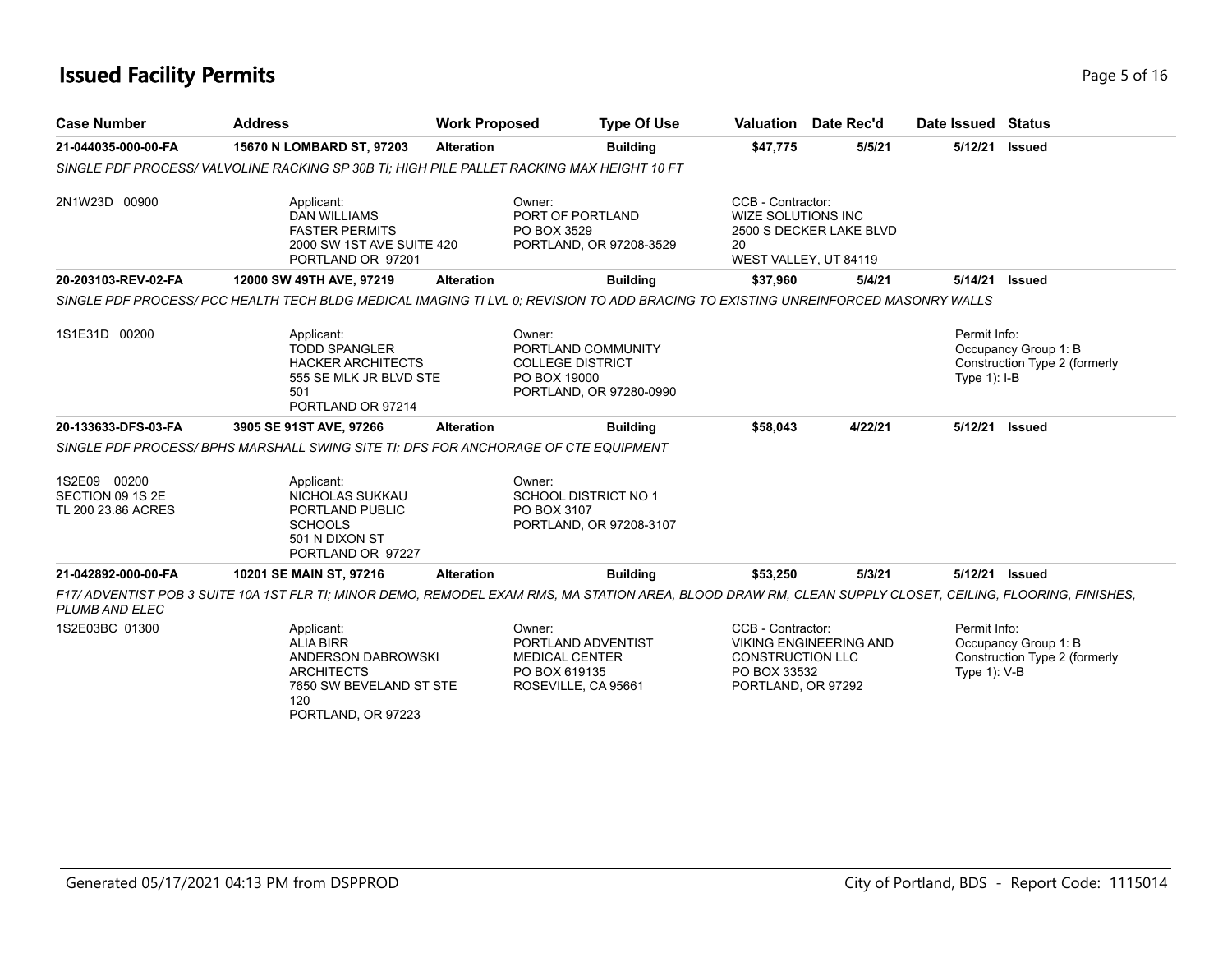# **Issued Facility Permits** Page 6 of 16

| <b>Case Number</b>                                        | <b>Address</b>                                                                                                                                                                                                                                     | <b>Work Proposed</b> | <b>Type Of Use</b>                                                                                                             |                                                                                       | <b>Valuation</b> Date Rec'd   | Date Issued Status              |                                                                                          |
|-----------------------------------------------------------|----------------------------------------------------------------------------------------------------------------------------------------------------------------------------------------------------------------------------------------------------|----------------------|--------------------------------------------------------------------------------------------------------------------------------|---------------------------------------------------------------------------------------|-------------------------------|---------------------------------|------------------------------------------------------------------------------------------|
| 21-042948-000-00-FA                                       | 10201 SE MAIN ST, 97216                                                                                                                                                                                                                            | <b>Alteration</b>    | <b>Building</b>                                                                                                                | \$192,195                                                                             | 5/3/21                        | 5/14/21 Issued                  |                                                                                          |
|                                                           | F19/ADVENTIST POB 3 SUITE 11 PORTLAND LUNG CLINIC 1ST FLR TI; DEMO WALLS, NEW WALLS TO CREATE MA STATIONS, REMODEL EXAM RMS, STAFF LOUNGE, SOILED HOLD<br>RM, BATHRM, RECEPTION AREA, CEILING, FLOORING, FINISHES, PLUMB AND ELEC                  |                      |                                                                                                                                |                                                                                       |                               |                                 |                                                                                          |
| 1S2E03BC 01300                                            | Applicant:<br><b>ALIA BIRR</b><br>ANDERSON DABROWSKI<br><b>ARCHITECTS</b><br>7650 SW BEVELAND ST STE<br>120<br>PORTLAND, OR 97223                                                                                                                  |                      | Owner:<br>PORTLAND ADVENTIST<br><b>MEDICAL CENTER</b><br>PO BOX 619135<br>ROSEVILLE, CA 95661                                  | CCB - Contractor:<br><b>CONSTRUCTION LLC</b><br>PO BOX 33532<br>PORTLAND, OR 97292    | <b>VIKING ENGINEERING AND</b> | Permit Info:<br>Type $1$ : V-B  | Occupancy Group 1: B<br>Construction Type 2 (formerly                                    |
| 21-045773-000-00-FA                                       | 3930 S MACADAM AVE, 97239                                                                                                                                                                                                                          | <b>Alteration</b>    | <b>Electrical</b>                                                                                                              | \$0                                                                                   | 5/10/21                       | 5/10/21 Issued                  |                                                                                          |
|                                                           | power-1 new 20A circuit for pay Stanton right by front entrance.                                                                                                                                                                                   |                      |                                                                                                                                |                                                                                       |                               |                                 |                                                                                          |
| 1S1E10CA 00500<br><b>CARUTHERS ADD</b><br>BLOCK 175       | Applicant:<br>DYNALECTRIC COMPANY<br>2225 NW 20th Ave.<br>PORTLAND OR 97209                                                                                                                                                                        |                      | Owner:<br>OREGON STATE BOARD OF<br><b>HIGHER EDUCATION</b><br>3181 SW SAM JACKSON<br><b>PARK RD</b><br>PORTLAND, OR 97239-3011 | CCB - Contractor:<br><b>CELINE WILLIAMS</b><br>2225 NW 20TH AVE<br>PORTLAND, OR 97209 | DYNALECTRIC COMPANY           | Permit Info:<br>Type 1): V-N    | Occupancy Group 1: S2<br>Construction Type 2 (formerly                                   |
| 21-038070-000-00-FA                                       | 920 SW 6TH AVE, 97204                                                                                                                                                                                                                              | <b>Alteration</b>    | <b>Electrical</b>                                                                                                              | \$0                                                                                   | 4/19/21                       | 5/13/21 Issued                  |                                                                                          |
| <b>FINISHES, AND ELEC</b>                                 | power, access, fire alarm - LANDLORD WORK FL 10-12 TI; 10TH FL - NEW WALL AND DOOR, 11TH FL - DEMO WALL, NEW WALL AND DOOR, 12TH FL - NEW WALL AND DOOR, CEILING,                                                                                  |                      |                                                                                                                                |                                                                                       |                               |                                 |                                                                                          |
| 1S1E03BB 01000<br>PORTLAND<br>BLOCK 170<br><b>LOT 5-8</b> | Applicant:<br><b>BERGELECTRIC CORP</b><br>13650 NE Whitaker Way<br>Portland, OR 97230                                                                                                                                                              |                      | Owner:<br><b>POWER &amp; LIGHT BUILDING</b><br><b>LLC</b><br>1477 NW EVERETT ST<br>PORTLAND, OR 97209                          |                                                                                       |                               |                                 |                                                                                          |
| 21-047537-000-00-FA                                       | 900 SW 5TH AVE, 97204                                                                                                                                                                                                                              | <b>Alteration</b>    | <b>Electrical</b>                                                                                                              | \$0                                                                                   | 5/14/21                       | 5/14/21 Issued                  |                                                                                          |
|                                                           | cctv data drops - UNION BANK GRND FLR TI; MINOR DEMO, NEW WALLS TO CREATE VESTIBULE AREA, WAITING AREA, LOBBY, TELLER AREA, WORK RM, IT RM, CASH RM, BREAKRM,<br>BATHRM, CONFERENCE RM, FUTURE ATM RM, CEILING, FLOORING, FINISHES, PLUMB AND ELEC |                      |                                                                                                                                |                                                                                       |                               |                                 |                                                                                          |
| 1S1E03BB 00200<br><b>PORTLAND</b><br>BLOCK 59<br>LOT 1-8  | Applicant:<br>HECKTEC TECHNICAL LLC<br>6669 N COLUMBIA WAY<br>PORTLAND, OR 97230                                                                                                                                                                   |                      | Owner:<br>STANDARD INS CO<br><b>PO BOX 711</b><br>PORTLAND, OR 97204                                                           |                                                                                       |                               | Permit Info:<br>Type $1$ : I-FR | Occupancy Group 1: B<br>Construction Type 2 (formerly                                    |
| 21-046036-000-00-FA                                       | 1000 SW BROADWAY, 97205                                                                                                                                                                                                                            | <b>Alteration</b>    | <b>Electrical</b>                                                                                                              | \$0                                                                                   | 5/11/21                       |                                 | 5/11/21 Issued                                                                           |
|                                                           | WIRE FOR ELEVATOR 2 & 3 MODERNIZATION PR# OTB287-ELEV MOD 2-3                                                                                                                                                                                      |                      |                                                                                                                                |                                                                                       |                               |                                 |                                                                                          |
| 1S1E03BB 02400<br><b>PORTLAND</b><br>BLOCK 182<br>LOT 5-8 | Applicant:<br>STONER ELECTRIC INC<br>1904 SE OCHOCO ST.<br>MILWAUKIE OR 97222-7315                                                                                                                                                                 |                      | Owner:<br>ONE THOUSAND BROADWAY<br><b>BUILDING LP</b><br>1000 SW BROADWAY #1770<br>PORTLAND, OR 97205-3069                     |                                                                                       |                               | Permit Info:<br>Type $1$ : I-A  | Occupancy Group 1: B_Bank,<br>Off., Med.Off., Pub.Bldg.<br>Construction Type 2 (formerly |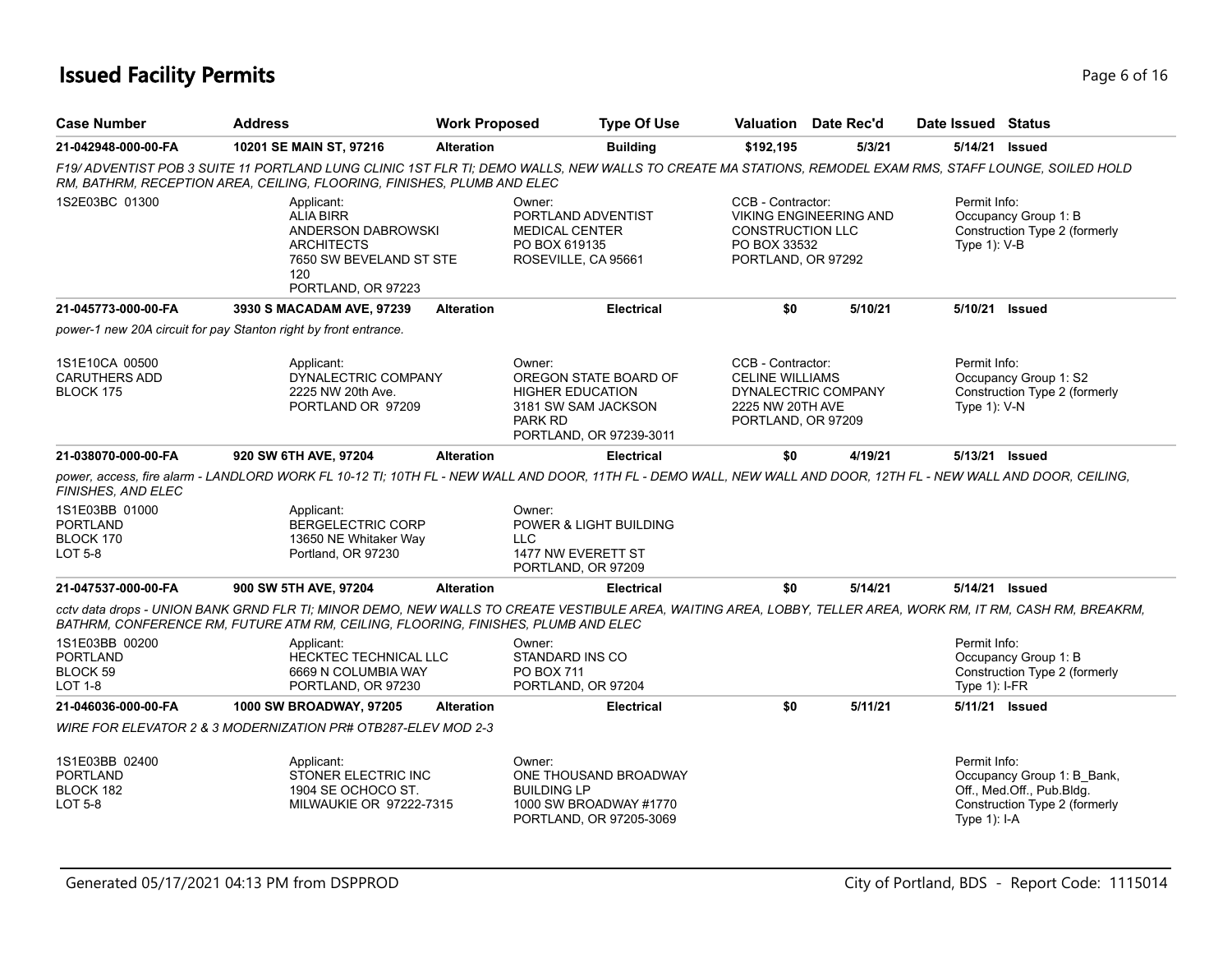# **Issued Facility Permits** Page 7 of 16

| <b>Case Number</b>                                     | <b>Address</b>                                                                                                                                                                                                                          | <b>Work Proposed</b> | <b>Type Of Use</b>                                                                                                 | Valuation Date Rec'd                                                                                         |         | Date Issued Status               |                                                                                          |
|--------------------------------------------------------|-----------------------------------------------------------------------------------------------------------------------------------------------------------------------------------------------------------------------------------------|----------------------|--------------------------------------------------------------------------------------------------------------------|--------------------------------------------------------------------------------------------------------------|---------|----------------------------------|------------------------------------------------------------------------------------------|
| 21-046181-000-00-FA                                    | 130 SW SALMON ST, 97204                                                                                                                                                                                                                 | <b>Alteration</b>    | <b>Electrical</b>                                                                                                  | \$0                                                                                                          | 5/11/21 | 5/11/21 Final                    |                                                                                          |
|                                                        | power - light - 40 LBS COFFEE STE 116 TI; NEW TENANT; CHANGE OF OCC. FROM "M" TO "A-2", NEW WALLS TO CREATE SEATING AREA, FOOD PREP AREA, SERVICE AREA, JANITOR<br>CLOSET/BREAK RM, CEILING, FLOORING, FINISHES, PLUMB, AND ELEC.       |                      |                                                                                                                    |                                                                                                              |         |                                  |                                                                                          |
| 1S1E03BD 00300                                         | Applicant:<br>CAPITOL ELECTRIC CO INC<br><b>11401 NE MARX ST.</b><br>PORTLAND OR 97220-1041                                                                                                                                             |                      | Owner:<br>MADISON-OFC ONE MAIN<br>PLACE OR LLC<br>PO BOX 7517 BILLBOX# 17-<br>$367-1$<br>HICKSVILLE, NY 11802-7517 |                                                                                                              |         | Permit Info:<br>Type $1$ ): I-A  | Occupancy Group 1: B Bank,<br>Off., Med.Off., Pub.Bldg.<br>Construction Type 2 (formerly |
| 21-011037-000-00-FA                                    | 12000 SW 49TH AVE, 97219                                                                                                                                                                                                                | <b>Alteration</b>    | <b>Electrical</b>                                                                                                  | \$0                                                                                                          | 2/3/21  |                                  | 5/13/21 Under Inspection                                                                 |
| RM/STORAGE, CEILING, FINISHES, ELEC                    | pwr/(LE) - PCC HEAT PLANT 2ND FLR TI; REMODEL EXISTING CLASSRM SPACE, CREATE NURSING PRACTICAL CLASSRM/LAB, ENTRY, MED PREP TRAINING AREA, PREP                                                                                         |                      |                                                                                                                    |                                                                                                              |         |                                  |                                                                                          |
| 1S1E31D 00200                                          | Applicant:<br>DYNALECTRIC COMPANY<br>2225 NW 20th Ave.<br>PORTLAND OR 97209                                                                                                                                                             |                      | Owner:<br>PORTLAND COMMUNITY<br><b>COLLEGE DISTRICT</b><br>PO BOX 19000<br>PORTLAND, OR 97280-0990                 | CCB - Contractor:<br><b>CELINE WILLIAMS</b><br>DYNALECTRIC COMPANY<br>2225 NW 20TH AVE<br>PORTLAND, OR 97209 |         |                                  |                                                                                          |
| 21-010987-000-00-FA                                    | 527 SW HALL ST, 97201                                                                                                                                                                                                                   | <b>Alteration</b>    | <b>Electrical</b>                                                                                                  | \$0                                                                                                          | 2/3/21  | 5/14/21 Final                    |                                                                                          |
|                                                        | pwr - UCB STE 320, OFFICE TI; DEMO / CREATE 5 OFFICES, CEILING, FINISHES, ELEC                                                                                                                                                          |                      |                                                                                                                    |                                                                                                              |         |                                  |                                                                                          |
| 1S1E04DA 00300                                         | Applicant:<br><b>RYAN ROBERTS</b><br>PORTLAND STATE<br>UNIVERSITY.<br>PO Box 751 FAC<br>Portland Oregon, 97207                                                                                                                          |                      | Owner:<br>ET AL GEORGE<br>PO BOX 751 - FPM/CRE<br>PORTLAND, OR 97207-0751                                          |                                                                                                              |         |                                  |                                                                                          |
| 21-045756-000-00-FA                                    | 1020 SW TAYLOR ST, 97205                                                                                                                                                                                                                | <b>Alteration</b>    | <b>Electrical</b>                                                                                                  | \$0                                                                                                          | 5/10/21 |                                  | 5/10/21 Issued                                                                           |
|                                                        | Reconnect power from (4) old Elevator Control Panels to (4) new Elevator Control Equipment                                                                                                                                              |                      |                                                                                                                    |                                                                                                              |         |                                  |                                                                                          |
| 1S1E04AA 01200<br>PORTLAND<br>BLOCK 249<br>LOT 1&2&7&8 | Applicant:<br><b>BRIGHT STAR ELECTRIC</b><br><b>COMPANY</b><br>3143 SW 22ND ST<br>GRESHAM, OR 97080                                                                                                                                     |                      | Owner:<br><b>WESTON INVESTMENT CO</b><br><b>LLC</b><br>2154 NE BROADWAY #200<br>PORTLAND, OR 97232-1561            |                                                                                                              |         | Permit Info:<br>Type $1$ ): I-FR | Occupancy Group 1: B<br>Construction Type 2 (formerly                                    |
| 21-030675-000-00-FA                                    | 705 N KILLINGSWORTH ST,<br>97217                                                                                                                                                                                                        | <b>Alteration</b>    | <b>Electrical</b>                                                                                                  | \$0                                                                                                          | 3/30/21 |                                  | 5/11/21 Issued                                                                           |
|                                                        | pwr - PCC CASCADE PSEB 1ST FLR TI; CREATE (SIMULATION SPACES) STORAGE RM, FLEX RESIDENCE RM, CONTROL RMS, VESTIBULE AREA, HOSPITAL INPATIENT SIM RM,<br>DEBRIEFING RMS, EMS CONTROL RM, FLEX SPACE, EMS AMBULANCE SIM RM, CEILING, ELEC |                      |                                                                                                                    |                                                                                                              |         |                                  |                                                                                          |
| 1N1E15CD 12300                                         | Applicant:<br><b>COCHRAN INC</b><br>7550 SW TECH CENTER DR<br><b>STE 220</b><br>TIGARD OR 97223-8061                                                                                                                                    |                      | Owner:<br>PORTLAND COMMUNITY<br><b>COLLEGE DIST</b><br>PO BOX 19000<br>PORTLAND, OR 97280-0990                     | CCB - Contractor:<br><b>COCHRAN INC</b><br>PO BOX 33524<br>SEATTLE, WA 98133-0524                            |         | Permit Info:<br>Type $1$ ): V-B  | Occupancy Group 1: B<br>Construction Type 2 (formerly                                    |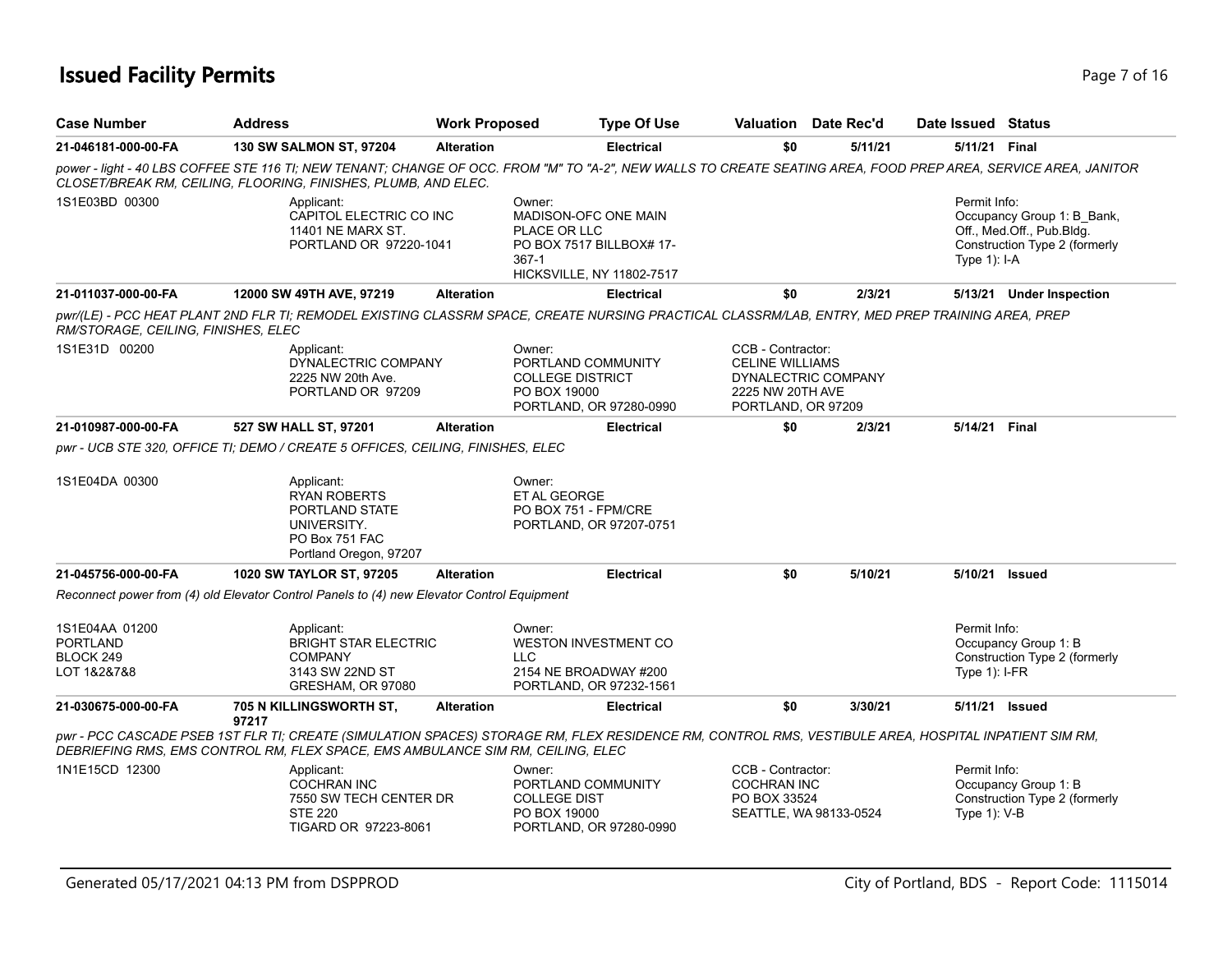# **Issued Facility Permits** Page 8 of 16

| Case Number                                                                                                   | <b>Address</b>                                                                                                                                                                                                                                                 | <b>Work Proposed</b> | <b>Type Of Use</b>                                                                                  |     | <b>Valuation</b> Date Rec'd | Date Issued                    | Status                                                                                   |
|---------------------------------------------------------------------------------------------------------------|----------------------------------------------------------------------------------------------------------------------------------------------------------------------------------------------------------------------------------------------------------------|----------------------|-----------------------------------------------------------------------------------------------------|-----|-----------------------------|--------------------------------|------------------------------------------------------------------------------------------|
| 20-205320-000-00-FA                                                                                           | 850 SE 3RD AVE, 97214                                                                                                                                                                                                                                          | <b>Alteration</b>    | <b>Electrical</b>                                                                                   | \$0 | 10/20/20                    | 5/14/21                        | Issued                                                                                   |
|                                                                                                               | power, data - 3 THIRDS SUITE 601 TI; NEW FIRST TIME TENANT - NEW WALLS TO CREATE OFFICES, CONFERENCE RM, EDITING RM, WELLNESS RM, KITCHEN, PRINTER AREA, PHONE<br>AND UTILITY RMS. WORK AREA. STORAGE. RECEPTION. CEILING. FLOORING. FINISHES. PLUMB. AND ELEC |                      |                                                                                                     |     |                             |                                |                                                                                          |
| 1S1E03AA 04600<br><b>EAST PORTLAND</b><br>BLOCK 85<br>LOT 1 EXC PT IN ST<br>LOT <sub>2</sub>                  | Applicant:<br><b>KEVIN CAMERON</b><br><b>CAMERON THOMAS LLC</b><br>PO BOX 5324<br>ALOHA, OR 97006                                                                                                                                                              |                      | Owner:<br>SE 3RD TREE FARM LLC<br>2500 NE SANDY BLVD #C<br>PORTLAND, OR 97232                       |     |                             |                                |                                                                                          |
| 21-047336-000-00-FA                                                                                           | 5050 NE HOYT ST, 97213                                                                                                                                                                                                                                         | <b>Alteration</b>    | <b>Electrical</b>                                                                                   | \$0 | 5/14/21                     | 5/14/21 Issued                 |                                                                                          |
| PLUMB. AND ELEC                                                                                               | power - PHYSPLANPPMC - SUITE 155 TI; DEMO WALLS, NEW WALLS TO CREATE EXAM RMS AND RECONFIGURE EXISTING EXAM RM AND WORK RM, CEILING, FLOORING, FINISHES,                                                                                                       |                      |                                                                                                     |     |                             |                                |                                                                                          |
| 1N2E31BD 03800<br><b>CENTER ADD</b><br>BLOCK <sub>3</sub><br>INC PT VAC ST LOT 1-13<br>LOT 15-26 EXC PT IN ST | Applicant:<br><b>TICE ELECTRIC COMPANY</b><br>5405 N Lagoon Ave.<br>PORTLAND OR 97217-7637                                                                                                                                                                     |                      | Owner:<br>PROVIDENCE HEALTH &<br>SERVICES-OREGON<br>800 5TH AVE #1200<br>SEATTLE, WA 98104          |     |                             |                                |                                                                                          |
| 21-047355-000-00-FA                                                                                           | 1201 NE LLOYD BLVD, 97232                                                                                                                                                                                                                                      | <b>Alteration</b>    | <b>Electrical</b>                                                                                   | \$0 | 5/14/21                     | 5/14/21 Issued                 |                                                                                          |
| FINISHES. PLUMB AND ELEC                                                                                      | hvac control - LANDLORD WORK 1ST FLR TI; DEMO WALLS, NEW WALLS TO CREATE SUITE ENTRY, LOUNGE, CONFERENCE RM, OFFICES, STORAGE RM, CEILING, FLOORING,                                                                                                           |                      |                                                                                                     |     |                             |                                |                                                                                          |
| 1N1E35BD 00400<br>HOLLADAYS ADD<br><b>BLOCK 142 TL 400</b>                                                    | Applicant:<br>AMERICAN HEATING INC<br>5035 SE 24TH<br>PORTLAND OR 97202-4765                                                                                                                                                                                   | 1277                 | Owner:<br>EGP 1201 PORTLAND LLC<br>2101 L ST NW # 650<br>WASHINGTON, DC 20037-                      |     |                             |                                |                                                                                          |
| 21-047092-000-00-FA                                                                                           | <b>825 NE MULTNOMAH ST - UNIT</b>                                                                                                                                                                                                                              | <b>Alteration</b>    | <b>Electrical</b>                                                                                   | \$0 | 5/13/21                     | 5/13/21                        | <b>Issued</b>                                                                            |
|                                                                                                               | 1,97232<br>fire alarm - GUILD MORTGAGE 9TH FLR TI; DEMO WALLS, INSTALL NEW DEMISING WALL TO CREATE NEW TENANT SPACE & REDUCE EXISTING TENANT SPACE, NEW WALL TO<br>CREATE COPY RM, CEILING, FLOORING, FINISHES AND ELEC                                        |                      |                                                                                                     |     |                             |                                |                                                                                          |
| 1N1E35BB 90002<br><b>LLOYD CENTER TOWER</b><br><b>CONDOMINIUM</b><br>UNIT <sub>1</sub><br>DEPT OF REVENUE     | Applicant:<br>POINT MONITOR CORP<br>5863 LAKEVIEW BLVD #100<br>LAKE OSWEGO, OR 97035-<br>7058                                                                                                                                                                  | #1900                | Owner:<br><b>PACIFICORP</b><br>825 NE MULTNOMAH ST<br>PORTLAND, OR 97232-2151                       |     |                             | Permit Info:<br>Type $1$ : I-A | Occupancy Group 1: B_Bank,<br>Off., Med.Off., Pub.Bldg.<br>Construction Type 2 (formerly |
| 21-007235-000-00-FA                                                                                           | 506 SW MILL ST, 97201                                                                                                                                                                                                                                          | <b>Alteration</b>    | <b>Electrical</b>                                                                                   | \$0 | 1/25/21                     |                                | 5/14/21 Under Inspection                                                                 |
|                                                                                                               | URBAN CENTER STE 450 & 470G TI; DEMO WALLS, 2 OFFICES IN STE 450; DEMO FINISHES, CREATE 2 OFFICES IN STE 470G; CEILING, FINISHES, ELEC                                                                                                                         |                      |                                                                                                     |     |                             |                                |                                                                                          |
| 1S1E03CB 03500                                                                                                | Applicant:<br><b>RYAN ROBERTS</b><br>PORTLAND STATE<br>UNIVERSITY.<br>PO Box 751 FAC<br>Portland Oregon, 97207                                                                                                                                                 |                      | Owner:<br>OREGON STATE OF (BRD<br><b>HIGHER ED</b><br>PO BOX 751 FPM/CRE<br>PORTLAND, OR 97207-0751 |     |                             | Permit Info:<br>Type $1$ : I-A | Construction Type 2 (formerly                                                            |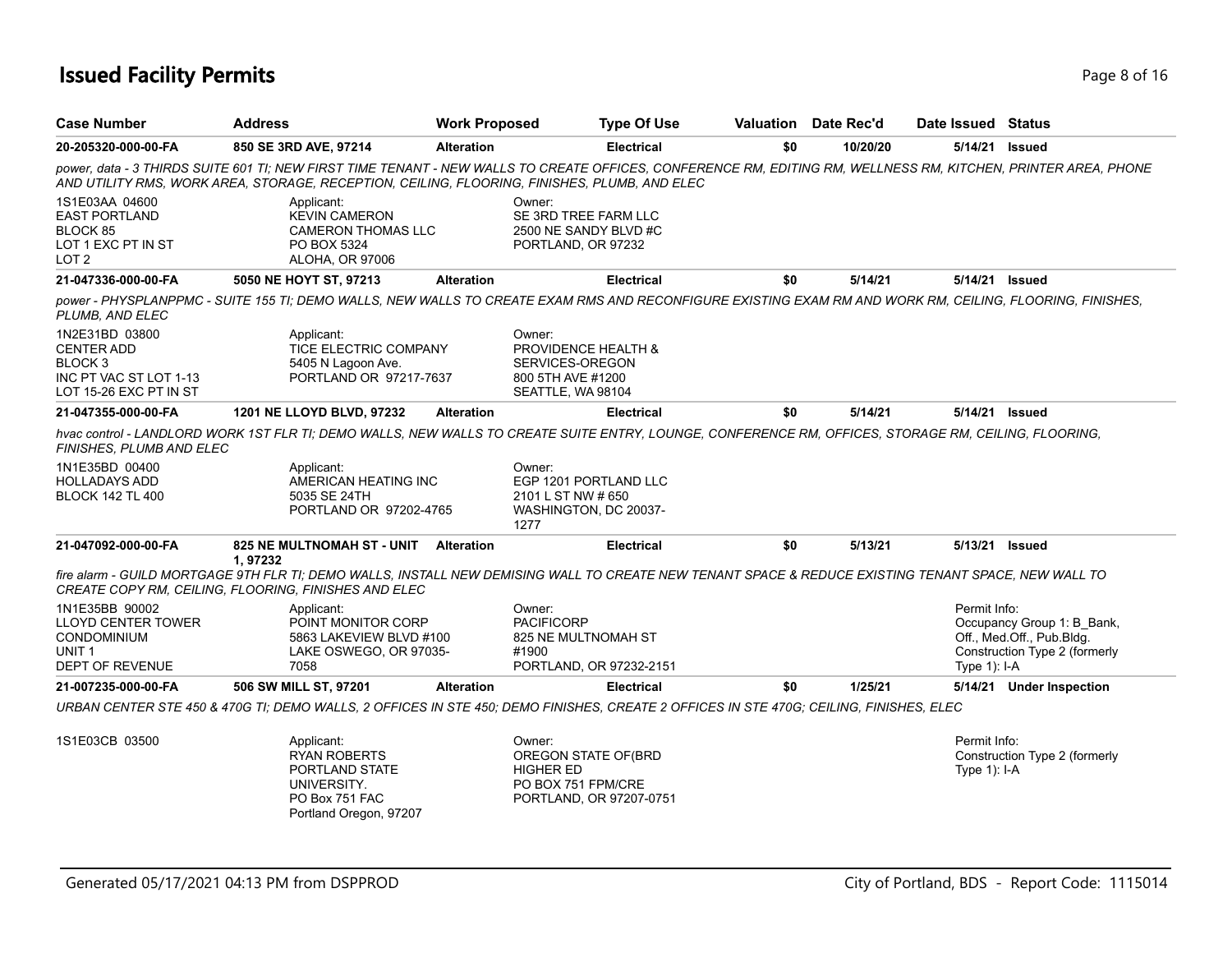# **Issued Facility Permits** Page 16 and **Page 9 of 16**

| <b>Case Number</b>                                                                                                                                  | <b>Address</b>                                                                                              | <b>Work Proposed</b> | <b>Type Of Use</b>                                                                                                                                    | Valuation | Date Rec'd | Date Issued Status              |                                                                                          |
|-----------------------------------------------------------------------------------------------------------------------------------------------------|-------------------------------------------------------------------------------------------------------------|----------------------|-------------------------------------------------------------------------------------------------------------------------------------------------------|-----------|------------|---------------------------------|------------------------------------------------------------------------------------------|
| 21-046064-000-00-FA                                                                                                                                 | 1000 SW BROADWAY, 97205                                                                                     | <b>Alteration</b>    | <b>Electrical</b>                                                                                                                                     | \$0       | 5/11/21    | 5/11/21                         | <b>Issued</b>                                                                            |
|                                                                                                                                                     | WIRE FOR ELEVATOR 4 & 5 MODERNIZATION PR# OTB287-ELEV MOD 4-5                                               |                      |                                                                                                                                                       |           |            |                                 |                                                                                          |
| 1S1E03BB 02400<br><b>PORTLAND</b><br>BLOCK 182<br>LOT 5-8                                                                                           | Applicant:<br>STONER ELECTRIC INC<br>1904 SE OCHOCO ST.<br>MILWAUKIE OR 97222-7315                          |                      | Owner:<br>ONE THOUSAND BROADWAY<br><b>BUILDING LP</b><br>1000 SW BROADWAY #1770<br>PORTLAND, OR 97205-3069                                            |           |            | Permit Info:<br>Type $1$ : I-A  | Occupancy Group 1: B Bank,<br>Off., Med.Off., Pub.Bldg.<br>Construction Type 2 (formerly |
| 21-045982-000-00-FA                                                                                                                                 | 4075 N WILLIAMS AVE, 97227                                                                                  | <b>Alteration</b>    | <b>Electrical</b>                                                                                                                                     | \$0       | 5/11/21    | 5/11/21 Issued                  |                                                                                          |
|                                                                                                                                                     |                                                                                                             |                      | fire alarm - KAZKA FLOWER TI; FIRST TIME TENANT - NEW WALLS TO CREATE RESTROOM, CEILING, FLOORING, FINISHES, PLUMB, AND ELEC                          |           |            |                                 |                                                                                          |
| 1N1E22DB 13000<br><b>ALBINA HMSTD</b><br>BLOCK <sub>27</sub><br>LOT 1&2 EXC PT IN ST<br>LAND & IMPS SEE<br>R605641 (R010505501)<br>FOR MACH & EQUIP | Applicant:<br>POINT MONITOR CORP<br>5863 LAKEVIEW BLVD #100<br>LAKE OSWEGO, OR 97035-<br>7058               |                      | Owner:<br><b>RUJAX V LLC</b><br>11359 NE HALSEY ST<br>PORTLAND, OR 97220                                                                              |           |            |                                 |                                                                                          |
| 21-046093-000-00-FA                                                                                                                                 | <b>1000 SW BROADWAY, 97205</b>                                                                              | <b>Alteration</b>    | <b>Electrical</b>                                                                                                                                     | \$0       | 5/11/21    | 5/11/21 Issued                  |                                                                                          |
|                                                                                                                                                     | WIRE FOR ELEVATOR 7 & 8 MODERNIZATION PR# OTB287-ELEV MOD 7-8                                               |                      |                                                                                                                                                       |           |            |                                 |                                                                                          |
| 1S1E03BB 02400<br><b>PORTLAND</b><br>BLOCK 182<br><b>LOT 5-8</b>                                                                                    | Applicant:<br>STONER ELECTRIC INC<br>1904 SE OCHOCO ST.<br><b>MILWAUKIE OR 97222-7315</b>                   |                      | Owner:<br>ONE THOUSAND BROADWAY<br><b>BUILDING LP</b><br>1000 SW BROADWAY #1770<br>PORTLAND, OR 97205-3069                                            |           |            | Permit Info:<br>Type $1$ ): I-A | Occupancy Group 1: B Bank,<br>Off., Med.Off., Pub.Bldg.<br>Construction Type 2 (formerly |
| 21-044488-000-00-FA                                                                                                                                 | 133 SW 2ND AVE, 97204                                                                                       | <b>Alteration</b>    | <b>Electrical</b>                                                                                                                                     | \$0       | 5/6/21     |                                 | 5/12/21 Under Inspection                                                                 |
|                                                                                                                                                     | FINISHES, PLUMB, AND ELEC - FUTURE PERMIT FOR NEW TENANT MAY BE REQUIRED                                    |                      | power-LANDLORD WK FOR FUTURE TENANT, STE 100 TI; DEMO WALLS, STAIRS AND PART OF EXISTING MEZZANINE, RECONFIGURE EXISTING RESTROOM, CEILING, FLOORING, |           |            |                                 |                                                                                          |
| 1N1E34CD 02200<br><b>PORTLAND</b><br>BLOCK 31<br>LOT 3&4                                                                                            | Applicant:<br><b>CHRISTENSON ELECTRIC</b><br><b>INC</b><br>17201 NE SACRAMENTO ST<br>PORTLAND OR 97230-5941 |                      | Owner:<br>PT POPE PROPERTIES LLC<br>1717 SW ELM ST<br>PORTLAND, OR 97201-2326                                                                         |           |            |                                 |                                                                                          |
| 21-046286-000-00-FA                                                                                                                                 | 4075 N WILLIAMS AVE, 97227                                                                                  | <b>Alteration</b>    | <b>Fire Alarms</b>                                                                                                                                    | \$1       | 5/11/21    | 5/12/21                         | <b>Issued</b>                                                                            |
|                                                                                                                                                     | ALARM - INSTALL FIRE ALARM NOTIFICATION DEVICES.                                                            |                      |                                                                                                                                                       |           |            |                                 |                                                                                          |
| 1N1E22DB 13000<br><b>ALBINA HMSTD</b><br>BLOCK <sub>27</sub><br>LOT 1&2 EXC PT IN ST<br>LAND & IMPS SEE<br>R605641 (R010505501)<br>FOR MACH & EQUIP | Applicant:<br><b>BROOKE WILLIAMS</b><br>POINT MONITOR CORP<br>5863 LAKEVIEW BLVD<br>LAKE OSWEGO, OR 97035   |                      | Owner:<br>RUJAX V LLC<br>11359 NE HALSEY ST<br>PORTLAND, OR 97220                                                                                     |           |            |                                 |                                                                                          |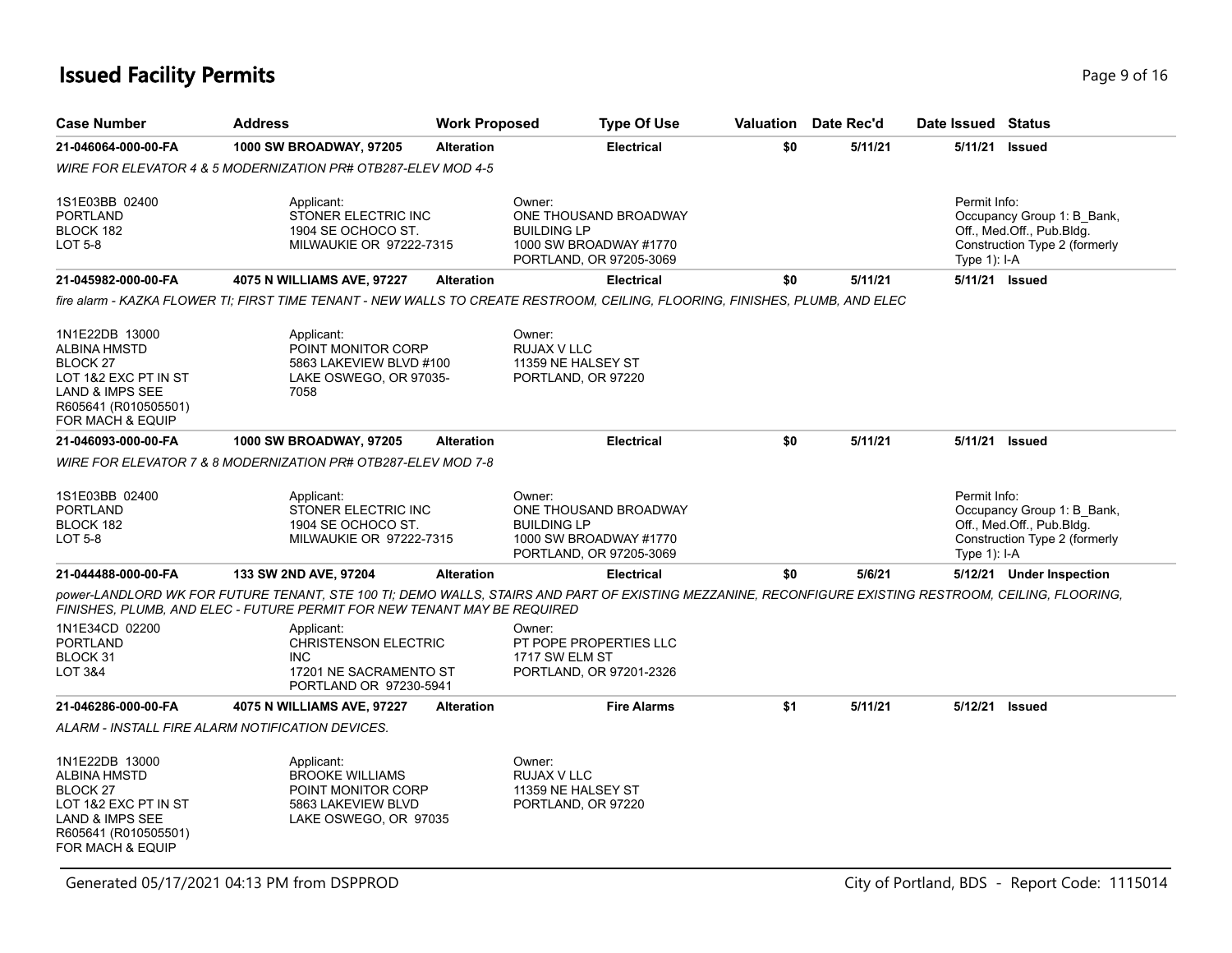# **Issued Facility Permits Page 10 of 16**

| <b>Case Number</b>                                                         | <b>Address</b>                                                                                                                                                                                                                                             | <b>Work Proposed</b> | <b>Type Of Use</b>                                                                                 |     | <b>Valuation</b> Date Rec'd | Date Issued Status              |                                                         |
|----------------------------------------------------------------------------|------------------------------------------------------------------------------------------------------------------------------------------------------------------------------------------------------------------------------------------------------------|----------------------|----------------------------------------------------------------------------------------------------|-----|-----------------------------|---------------------------------|---------------------------------------------------------|
| 21-008300-000-00-FA                                                        | 7000 NE AIRPORT WAY, 97218                                                                                                                                                                                                                                 | <b>Alteration</b>    | <b>Fire Alarms</b>                                                                                 | \$1 | 1/27/21                     | 5/12/21                         | <b>Issued</b>                                           |
|                                                                            | ALARM - A ONE FOR ONE UPGRADE TO THE FIRE ALARM SYSTEM. REPLACING ANY OLD UNSUPPORTED DEVICES WITH NEW SUPPORTED DEVICES.                                                                                                                                  |                      |                                                                                                    |     |                             |                                 |                                                         |
| 1N2E08B 00400<br>SECTION 08 1N 2E<br>TL 400 7.39 ACRES<br>SEE SUB ACCOUNTS | Applicant:<br><b>CJ VOLESKY</b><br><b>CONVERGINT</b><br><b>TECHNOLOGIES</b><br>7678 SW MOHAWK ST BLDG<br>Κ<br>TUALATIN OR 97062                                                                                                                            |                      | Owner:<br>PORT OF PORTLAND<br>PO BOX 3529<br>PORTLAND, OR 97208-3529                               |     |                             | Permit Info:<br>Type $1$ : I-A  | Occupancy Group 1: A-3<br>Construction Type 2 (formerly |
| 21-038980-000-00-FA                                                        | 900 SW 5TH AVE, 97204                                                                                                                                                                                                                                      | <b>Alteration</b>    | <b>Fire Alarms</b>                                                                                 | \$1 | 4/21/21                     |                                 | 5/12/21 Issued                                          |
|                                                                            | ALARM - ADD (8) NEW SPEAKER/STROBES AND (2) NEW STROBES, (1) SMOKE DETECTOR AND (1) RELAY AS PART OF TI.                                                                                                                                                   |                      |                                                                                                    |     |                             |                                 |                                                         |
| 1S1E03BB 00200<br><b>PORTLAND</b><br>BLOCK 59<br><b>LOT 1-8</b>            | Applicant:<br><b>MATT CHAIKA</b><br><b>HUGHES ELECTRICAL</b><br><b>CONTRACTORS</b><br>5592 NE CLARA LANE<br>HILLSBORO, OR 97124                                                                                                                            |                      | Owner:<br>STANDARD INS CO<br>PO BOX 711<br>PORTLAND, OR 97204                                      |     |                             | Permit Info:<br>Type $1$ : I-FR | Occupancy Group 1: B<br>Construction Type 2 (formerly   |
| 21-046335-000-00-FA                                                        | 1201 NE LLOYD BLVD, 97232                                                                                                                                                                                                                                  | <b>Alteration</b>    | <b>Fire Alarms</b>                                                                                 | \$1 | 5/11/21                     | 5/13/21                         | <b>Issued</b>                                           |
|                                                                            | <b>LANDLORD WORK 1ST FLR TI - FIRE ALARM NOTIFICATION DEVICES</b>                                                                                                                                                                                          |                      |                                                                                                    |     |                             |                                 |                                                         |
| 1N1E35BD 00400<br><b>HOLLADAYS ADD</b><br><b>BLOCK 142 TL 400</b>          | Applicant:<br><b>BROOKE WILLIAMS</b><br>POINT MONITOR CORP<br>5863 LAKEVIEW BLVD<br>LAKE OSWEGO, OR 97035                                                                                                                                                  |                      | Owner:<br>EGP 1201 PORTLAND LLC<br>2101 L ST NW # 650<br>WASHINGTON, DC 20037-<br>1277             |     |                             |                                 |                                                         |
| 21-046331-000-00-FA                                                        | 12000 SW 49TH AVE, 97219                                                                                                                                                                                                                                   | <b>Alteration</b>    | <b>Fire Alarms</b>                                                                                 | \$1 | 5/11/21                     |                                 | 5/13/21 Issued                                          |
|                                                                            | PCC SYLVANIA SCIENCE TECH BLDG 2ND FLR TI - FULL DEMO/REMODEL OF LEVEL 2, ADDING 6 BIOLOGY LAB/CLASSROOMS, STOCK ROOM, AND ADMIN SUPPORT SPACES. LEVEL 3<br>ADDING ADDITIONAL SMOKE DETECTION TO PROVIDE FULL COVERAGE FOR DUCT TERMINATIONS THROUGH FLOOR |                      |                                                                                                    |     |                             |                                 |                                                         |
| 1S1E31D 00200                                                              | Applicant:<br><b>CHARLES BONFIELD</b><br><b>BERGELECTRIC</b><br>13650 NE WHITAKER WAY<br>PORTLAND OR 97230                                                                                                                                                 |                      | Owner:<br>PORTLAND COMMUNITY<br><b>COLLEGE DISTRICT</b><br>PO BOX 19000<br>PORTLAND, OR 97280-0990 |     |                             | Permit Info:<br>Type 1): II-B   | Occupancy Group 1: B<br>Construction Type 2 (formerly   |
| 21-044484-000-00-FA                                                        | 7000 NE AIRPORT WAY, 97218                                                                                                                                                                                                                                 | <b>Alteration</b>    | <b>Fire Alarms</b>                                                                                 | \$1 | 5/6/21                      | 5/12/21 Final                   |                                                         |
|                                                                            | TENDER LOVING EMPIRE CONCOURSE E SPC E21857 TI - INSTALL FA SYSTEM: PARTS AND SMARTS                                                                                                                                                                       |                      |                                                                                                    |     |                             |                                 |                                                         |
| 1N2E08B 00400<br>SECTION 08 1N 2E<br>TL 400 7.39 ACRES<br>SEE SUB ACCOUNTS | Applicant:<br>KATIE HARBAUGH<br>PERFORMANCE SYSTEMS<br><b>INTEGRATED</b><br>7324 SW DURHAM RD<br>PORTLAND, OR 97224                                                                                                                                        |                      | Owner:<br>PORT OF PORTLAND<br>PO BOX 3529<br>PORTLAND, OR 97208-3529                               |     |                             | Permit Info:<br>Type $1$ : I-A  | Occupancy Group 1: A-2<br>Construction Type 2 (formerly |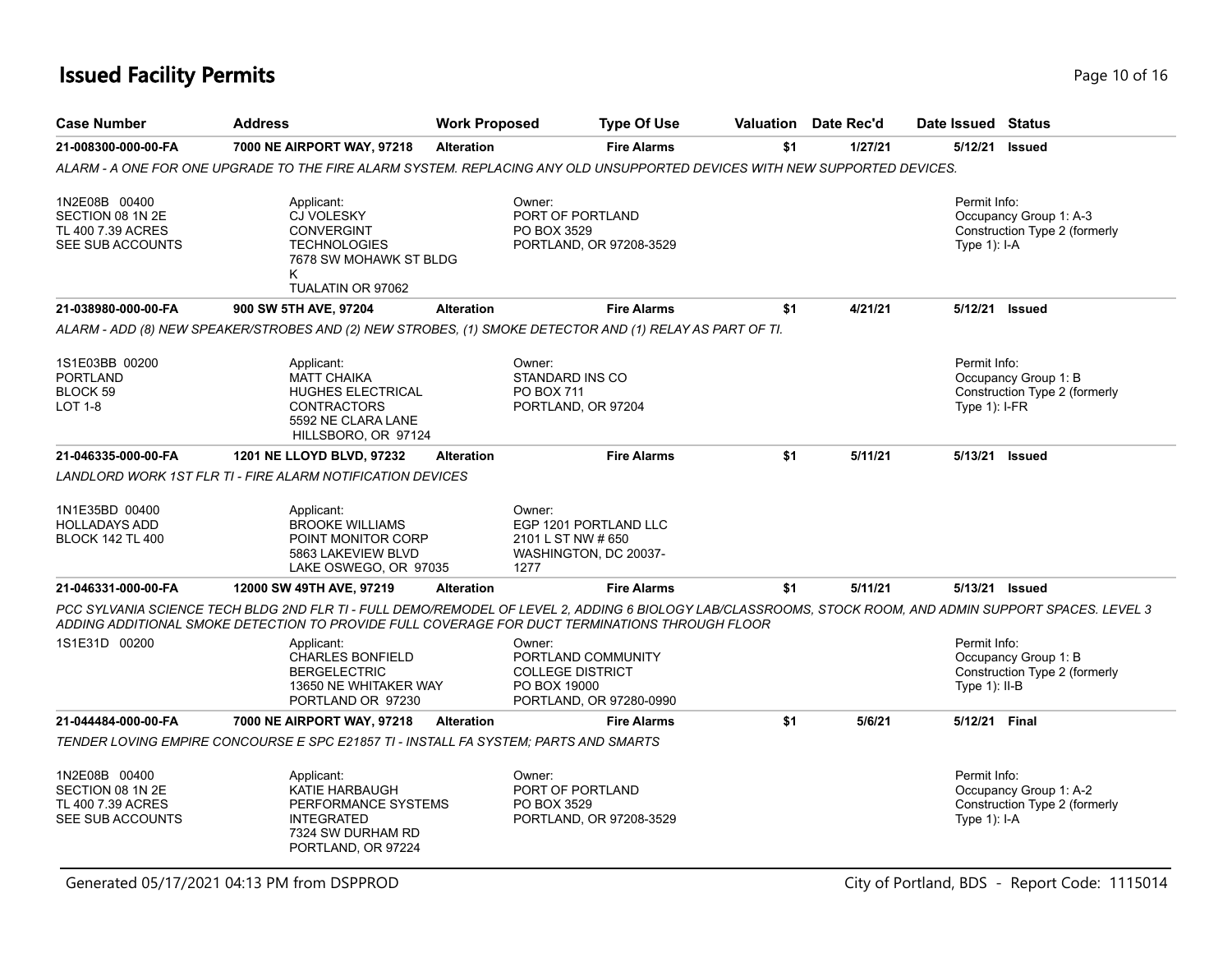# **Issued Facility Permits** Provide a strategies of the strategies of the page 11 of 16 and 16 and 16 and 16 and 16 and 16 and 16 and 16 and 16 and 16 and 16 and 16 and 16 and 16 and 16 and 16 and 16 and 16 and 16 and 16 and

| <b>Case Number</b>                                                        | <b>Address</b>                                                                                                                                                                       | <b>Work Proposed</b> |                                                                                                                                | <b>Type Of Use</b>     |                                                                  | <b>Valuation</b> Date Rec'd                       | Date Issued Status                         |                                                                                          |
|---------------------------------------------------------------------------|--------------------------------------------------------------------------------------------------------------------------------------------------------------------------------------|----------------------|--------------------------------------------------------------------------------------------------------------------------------|------------------------|------------------------------------------------------------------|---------------------------------------------------|--------------------------------------------|------------------------------------------------------------------------------------------|
| 21-046455-000-00-FA                                                       | <b>1414 NW NORTHRUP ST, 97209</b>                                                                                                                                                    | <b>Alteration</b>    |                                                                                                                                | <b>Fire Alarms</b>     | \$2,500                                                          | 5/12/21                                           |                                            | 5/12/21 Issued                                                                           |
| device                                                                    | REMINDER: Please use BILL TO SAP# - see crosswalk under the following Customer Name: Unico Properties - NP Machineworks, LLC, Machine Works Bldg (1414 NW Northrup St) Replacing one |                      |                                                                                                                                |                        |                                                                  |                                                   |                                            |                                                                                          |
| 1N1E33AA 02500<br><b>COUCHS ADD</b><br>BLOCK 204<br>LOT 3-8               | Applicant:<br><b>LAUREL SEMPREVIVO</b><br>OEG INC<br>3200 NW YEON AVE<br>PORTLAND OR 97210                                                                                           |                      | Owner:<br>NP MACHINEWORKS INC<br>601 S FIGUEROA ST #2150<br>LOS ANGELES, CA 90017                                              |                        |                                                                  |                                                   |                                            |                                                                                          |
| 21-046758-000-00-FA                                                       | <b>14015 NE AIRPORT WAY, 97230</b>                                                                                                                                                   | <b>Alteration</b>    |                                                                                                                                | <b>Fire Sprinklers</b> | \$1                                                              | 5/12/21                                           |                                            | 5/13/21 Issued                                                                           |
|                                                                           | SPRINKLER - ADD (8) SPRINKLER HEADS TO EXISTING SYSTEM.                                                                                                                              |                      |                                                                                                                                |                        |                                                                  |                                                   |                                            |                                                                                          |
|                                                                           | Applicant:<br>ROB DUNKLE<br>AFP SYSTEMS<br>19435 SW 129TH AVE<br>TUALATIN OR 97062                                                                                                   |                      | Owner:<br>PROLOGIS TLF LLC<br>851 SW 6TH AVE #1200<br>PORTLAND, OR 97204                                                       |                        |                                                                  |                                                   | Permit Info:<br>Type $1$ ): III-B          | Occupancy Group 1: B_Bank,<br>Off., Med.Off., Pub.Bldg.<br>Construction Type 2 (formerly |
| 21-045721-000-00-FA                                                       | 3303 SW BOND AVE, 97201                                                                                                                                                              | <b>Alteration</b>    |                                                                                                                                | <b>Fire Sprinklers</b> | \$1                                                              | 5/10/21                                           |                                            | 5/12/21 Issued                                                                           |
| INSTALLED.                                                                | SPRINKLER - DEMO (2) FIRE SPRINKLER HEADS IN EXISTING CEILING IN THE RESTROOM, INSTALL (2) NEW SSP FIRE SPRINKLER HEADS ONCE THE NEW GYP CEILING IS                                  |                      |                                                                                                                                |                        |                                                                  |                                                   |                                            |                                                                                          |
| 1S1E10AC 00500                                                            | Applicant:<br><b>TODD HARRELL</b><br><b>WESTERN STATES FIRE</b><br><b>PROTECTION</b><br>17500 SW 65TH AVE<br>LAKE OSWEGO OR 97035                                                    |                      |                                                                                                                                |                        |                                                                  |                                                   | Permit Info:<br>2_Hospital<br>Type 1): I-A | Occupancy Group 1: I-<br>Construction Type 2 (formerly                                   |
| 21-038059-000-00-FA                                                       | 888 SW 5TH AVE, 97204                                                                                                                                                                | <b>Alteration</b>    |                                                                                                                                | <b>Mechanical</b>      | \$180,000                                                        | 4/19/21                                           |                                            | 5/12/21 Issued                                                                           |
|                                                                           | SINGLE PDF PROCESS/ AECOM 6TH FLR TI; INSTALL DUCTWORK, GRILLES, DIFFUSERS, WATER SOURCE AIR CONDITIONER, EXHAUST FAN, TERMINAL UNITS AND ELEC                                       |                      |                                                                                                                                |                        |                                                                  |                                                   |                                            |                                                                                          |
| 1S1E03BB 90003<br>PIONEER PLACE<br><b>CONDOMINIUM</b><br>LOT <sub>3</sub> | Applicant:<br>ANNE ROGNESS<br>ZIMMER, GUNSUL, FRASCA<br>1223 SW WASHINGTON ST.,<br>SUITE 200<br>PORTLAND OR 97205                                                                    |                      | Owner:<br>LIPT SW FIFTH AVE LLC<br>333 WEST WACKER DR<br>#2300<br>CHICAGO, IL 60606                                            |                        | CCB - Contractor:<br>AMERICAN HEATING INC<br>5035 SE 24TH AVENUE | PORTLAND, OR 97202-4765                           | Permit Info:<br>Type $1$ ): I-A            | Occupancy Group 1: B_Bank,<br>Off., Med.Off., Pub.Bldg.<br>Construction Type 2 (formerly |
| 21-041331-000-00-FA                                                       | 3161 SW PAVILION LOOP - Unit Alteration<br><b>MNP, 97201</b>                                                                                                                         |                      |                                                                                                                                | <b>Mechanical</b>      | \$11,800                                                         | 4/28/21                                           |                                            | 5/14/21 Issued                                                                           |
|                                                                           | SINGLE PDF PROCESS/OHSU MULTNOMAH PAVILION 3RD FLR TI; REWORK DUCTWORK, INSTALL EXHAUST FAN AND ELEC                                                                                 |                      |                                                                                                                                |                        |                                                                  |                                                   |                                            |                                                                                          |
| 1S1E09<br>00500                                                           | Applicant:<br><b>JEFF ERWIN</b><br>ORANGEWALL STUDIOS<br><b>ARCHITECTURE</b><br>3450 N WILLIAMS AVE STE 7<br>PORTLAND OR 97227                                                       |                      | Owner:<br>OREGON STATE BOARD OF<br><b>HIGHER EDUCATION</b><br>3181 SW SAM JACKSON<br><b>PARK RD</b><br>PORTLAND, OR 97239-3011 |                        | CCB - Contractor:<br>2310 NE COLUMBIA BLVD                       | ARCTIC SHEET METAL INC<br>PORTLAND, OR 97211-1965 |                                            |                                                                                          |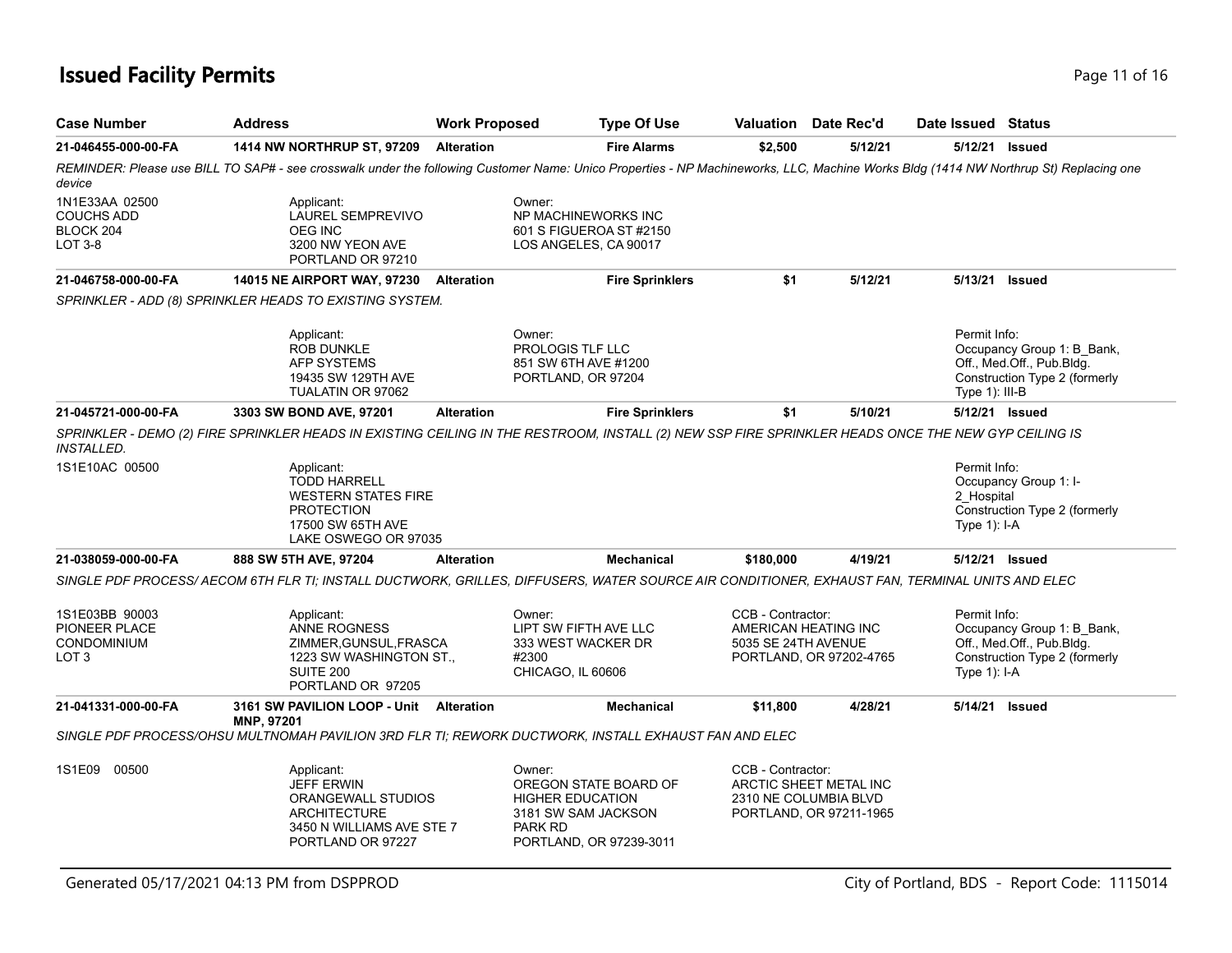# **Issued Facility Permits** Provide the Contract of 16 and 2 of 16 and 2 of 16 and 2 of 16 and 2 of 16 and 2 of 16 and 2 of 16 and 2 of 16 and 2 of 16 and 2 of 16 and 2 of 16 and 2 of 16 and 2 of 16 and 2 of 16 and 2 of 16 a

| <b>Case Number</b>                                                   | <b>Address</b>                                                                                                                            | <b>Work Proposed</b> | <b>Type Of Use</b>                                                                       |                                                                              | <b>Valuation</b> Date Rec'd | Date Issued Status             |                                                                                          |
|----------------------------------------------------------------------|-------------------------------------------------------------------------------------------------------------------------------------------|----------------------|------------------------------------------------------------------------------------------|------------------------------------------------------------------------------|-----------------------------|--------------------------------|------------------------------------------------------------------------------------------|
| 21-045530-000-00-FA                                                  | 12000 SW 49TH AVE, 97219                                                                                                                  | <b>Alteration</b>    | <b>Mechanical</b>                                                                        | \$15,000                                                                     | 5/10/21                     |                                | 5/14/21 Under Inspection                                                                 |
|                                                                      | SINGLE PDF PROCESS/ PCC HEAT PLANT 2ND FLR TI; INSTALL DUCTWORK, GRILLES, DIFFUSERS, PLUMB AND ELEC                                       |                      |                                                                                          |                                                                              |                             |                                |                                                                                          |
| 1S1E31D 00200                                                        | Applicant:<br><b>MALLORY HAMANN</b><br>APOLLO MECHANICAL<br><b>CONTRACTORS</b><br>7555 SW TECH CENTER<br><b>DRIVE</b><br>TIGARD, OR 97233 | Owner:               | PORTLAND COMMUNITY<br><b>COLLEGE DISTRICT</b><br>PO BOX 19000<br>PORTLAND, OR 97280-0990 | CCB - Contractor:<br>PO BOX 7287<br>KENNEWICK, WA 99336                      | APOLLO SHEET METAL INC      |                                |                                                                                          |
| 21-042893-000-00-FA                                                  | 10201 SE MAIN ST, 97216                                                                                                                   | <b>Alteration</b>    | <b>Mechanical</b>                                                                        | \$2,090                                                                      | 5/3/21                      |                                | 5/12/21 Issued                                                                           |
|                                                                      | F17/ ADVENTIST POB 3 SUITE 10A 1ST FLR TI: REBALANCE EXHAUST GRILL AND ELEC                                                               |                      |                                                                                          |                                                                              |                             |                                |                                                                                          |
| 1S2E03BC 01300                                                       | Applicant:<br><b>ALIA BIRR</b><br>ANDERSON DABROWSKI<br><b>ARCHITECTS</b><br>7650 SW BEVELAND ST STE<br>120<br>PORTLAND, OR 97223         | Owner:               | PORTLAND ADVENTIST<br><b>MEDICAL CENTER</b><br>PO BOX 619135<br>ROSEVILLE, CA 95661      | CCB - Contractor:<br><b>TOTAL MECHANICAL INC</b><br>300<br>CAMAS, WA 98607   | 4857 NW LAKE ROAD SUITE     | Permit Info:<br>Type 1): V-B   | Occupancy Group 1: B<br>Construction Type 2 (formerly                                    |
| 21-041282-000-00-FA                                                  | 919 SW TAYLOR ST, 97205                                                                                                                   | <b>Alteration</b>    | <b>Mechanical</b>                                                                        | \$9,359                                                                      | 4/28/21                     |                                | 5/14/21 Issued                                                                           |
|                                                                      | SINGLE PDF PROCESS/STUDIO BLDG ELEVATOR RM HVAC; INSTALL NEW ROOF TOP MINI SPLIT SYSTEM AND ELEC                                          |                      |                                                                                          |                                                                              |                             |                                |                                                                                          |
| 1S1E03BB 05700<br><b>PORTLAND</b><br>BLOCK 219<br><b>LOT 3&amp;4</b> | Applicant:<br><b>BRIAN ERDAHL</b><br><b>MCKINSTRY</b><br>16790 NE MASON ST STE<br>100<br>PORTLAND, OR 97230                               | Owner:               | STUDIO BUILDING 2020 LLC<br>760 SW 9TH AVE #2250<br>PORTLAND, OR 97205-2584              | CCB - Contractor:<br>MCKINSTRY CO LLC<br>5005 3RD AVE S<br>SEATTLE, WA 98134 |                             | Permit Info:<br>Type $1$ : I-A | Occupancy Group 1: B Bank,<br>Off., Med.Off., Pub.Bldg.<br>Construction Type 2 (formerly |
| 21-042951-000-00-FA                                                  | 10201 SE MAIN ST, 97216                                                                                                                   | <b>Alteration</b>    | <b>Mechanical</b>                                                                        | \$5,615                                                                      | 5/3/21                      |                                | 5/14/21 Issued                                                                           |
|                                                                      | F19/ ADVENTIST POB 3 SUITE 11 PORTLAND LUNG CLINIC 1ST FLR TI; INSTALL DUCTWORK, GRILLES, EXHAUST FAN AND ELEC                            |                      |                                                                                          |                                                                              |                             |                                |                                                                                          |
| 1S2E03BC 01300                                                       | Applicant:<br><b>ALIA BIRR</b><br>ANDERSON DABROWSKI<br><b>ARCHITECTS</b><br>7650 SW BEVELAND ST STE<br>120<br>PORTLAND, OR 97223         | Owner:               | PORTLAND ADVENTIST<br><b>MEDICAL CENTER</b><br>PO BOX 619135<br>ROSEVILLE, CA 95661      | CCB - Contractor:<br><b>TOTAL MECHANICAL INC</b><br>300<br>CAMAS, WA 98607   | 4857 NW LAKE ROAD SUITE     | Permit Info:<br>Type 1): V-B   | Occupancy Group 1: B<br>Construction Type 2 (formerly                                    |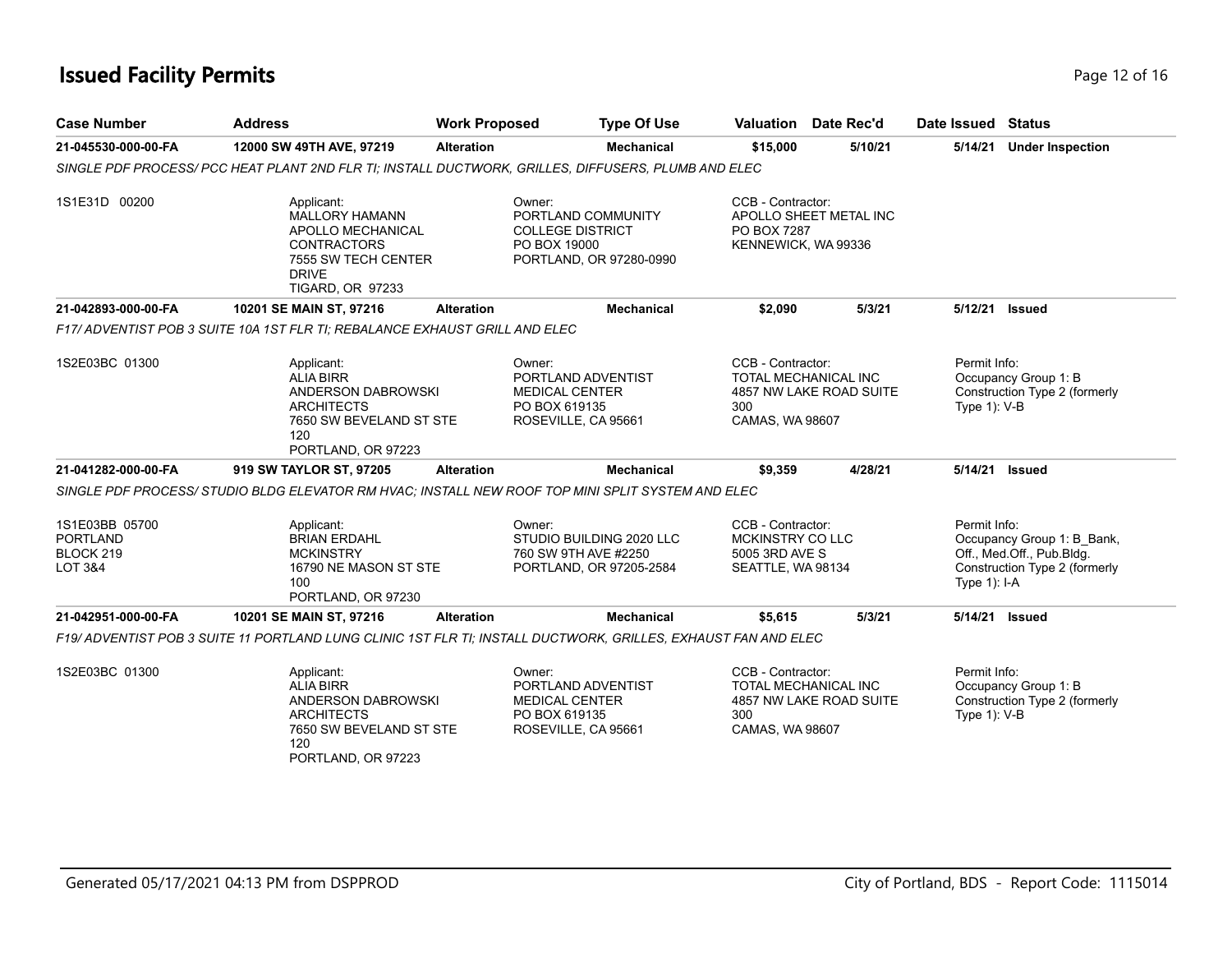# **Issued Facility Permits Page 13 of 16**

| <b>Case Number</b>                                                                                                                                                | <b>Address</b>                                                                                                                                                                                                                                  | <b>Work Proposed</b> | <b>Type Of Use</b>                                                                             | Valuation Date Rec'd                                                                        |                                                                                                              | Date Issued Status           |                                                                                                                              |  |
|-------------------------------------------------------------------------------------------------------------------------------------------------------------------|-------------------------------------------------------------------------------------------------------------------------------------------------------------------------------------------------------------------------------------------------|----------------------|------------------------------------------------------------------------------------------------|---------------------------------------------------------------------------------------------|--------------------------------------------------------------------------------------------------------------|------------------------------|------------------------------------------------------------------------------------------------------------------------------|--|
| 21-040645-000-00-FA                                                                                                                                               | 421 SW 5TH AVE, 97204                                                                                                                                                                                                                           | <b>Alteration</b>    | <b>Mechanical</b>                                                                              | \$117,000                                                                                   | 4/26/21                                                                                                      | 5/14/21                      | <b>Issued</b>                                                                                                                |  |
|                                                                                                                                                                   | SINGLE PDF PROCESS/MEAD BUILDING BOILER UPDATE, PH; DEMO EXISTING BOILER, INSTALL NEW BOILERS, PUMP, EXPANSION TANK, AND ELEC                                                                                                                   |                      |                                                                                                |                                                                                             |                                                                                                              |                              |                                                                                                                              |  |
| 1N1E34CC 04100<br><b>PORTLAND</b><br>BLOCK 175<br><b>LOT 3&amp;4</b><br><b>LAND &amp; IMPS SEE</b><br>R566916 (R667717901)<br><b>FOR OTHER IMPS</b>               | Applicant:<br><b>KEN FOERTSCH</b><br>17400 SW UPPER BOONES<br>FERRY RD STE 230<br>DURHAM, OR 97224                                                                                                                                              |                      | Owner:<br>MULTNOMAH COUNTY<br>401 N DIXON ST<br>PORTLAND, OR 97227-1865                        |                                                                                             | CCB - Contractor:<br>DELTA CONNECTS INC<br>17400 SW UPPER BOONES<br>FERRY RD SUITE 230<br>PORTLAND, OR 97224 |                              | Permit Info:<br>Occupancy Group 1: B<br>Construction Type 2 (formerly<br>Type $1$ ): $I-B$                                   |  |
| 21-038032-000-00-FA                                                                                                                                               | 888 SW 5TH AVE, 97204                                                                                                                                                                                                                           | <b>Alteration</b>    | <b>Mechanical</b>                                                                              | \$22,000                                                                                    | 4/19/21                                                                                                      | 5/12/21                      | <b>Issued</b>                                                                                                                |  |
|                                                                                                                                                                   | SINGLE PDF PROCESS/PIONEER TOWER CORRIDOR 6TH FLR TI: RELOCATE GRILLES AND RETURNS                                                                                                                                                              |                      |                                                                                                |                                                                                             |                                                                                                              |                              |                                                                                                                              |  |
| 1S1E03BB 90003<br>PIONEER PLACE<br>CONDOMINIUM<br>LOT <sub>3</sub>                                                                                                | Applicant:<br><b>ANNE ROGNESS</b><br>ZIMMER, GUNSUL, FRASCA<br>1223 SW WASHINGTON ST.,<br>SUITE 200<br>PORTLAND OR 97205                                                                                                                        |                      | Owner:<br>LIPT SW FIFTH AVE LLC<br>333 WEST WACKER DR<br>#2300<br>CHICAGO, IL 60606            | CCB - Contractor:<br>AMERICAN HEATING INC<br>5035 SE 24TH AVENUE                            | PORTLAND, OR 97202-4765                                                                                      | Permit Info:<br>Type 1): I-A | Occupancy Group 1: B_Bank,<br>Off., Med.Off., Pub.Bldg.<br>Construction Type 2 (formerly                                     |  |
| 20-196563-000-00-FA                                                                                                                                               | <b>633 SW MONTGOMERY ST.</b>                                                                                                                                                                                                                    | <b>Alteration</b>    | <b>Mechanical</b>                                                                              | \$30,000                                                                                    | 9/30/20                                                                                                      | 5/14/21                      | <b>Issued</b>                                                                                                                |  |
| <b>ELEC</b>                                                                                                                                                       | 97201<br>B1/ PSU CAMPUS PUBLIC SAFETY OFFICE BSMNT & 1ST FLR TI; INSTALL DUCTWORK, GRILLES, DIFFUSERS, EXHAUST FANS, FAN COIL UNITS, ROOF TOP HEAT PUMP, PLUMB AND                                                                              |                      |                                                                                                |                                                                                             |                                                                                                              |                              |                                                                                                                              |  |
| 1S1E04DA 06200<br><b>PORTLAND</b><br>BLOCK 189<br>LOT <sub>5</sub><br>6                                                                                           | Applicant:<br><b>ANTHONY BOHAN</b><br>PORTLAND STATE<br><b>UNIVERSITY</b><br>617 SW MONTGOMERY ST<br>#302<br>PORTLAND OR 97201                                                                                                                  |                      | Owner:<br>PORTLAND STATE<br><b>UNIVERSITY</b><br>PO BOX 751 FPM/CRE<br>PORTLAND, OR 97207-0751 |                                                                                             |                                                                                                              |                              |                                                                                                                              |  |
| 21-038790-000-00-FA                                                                                                                                               | 1500 NE IRVING ST, 97232                                                                                                                                                                                                                        | <b>Alteration</b>    | <b>Mechanical</b>                                                                              | \$23,829                                                                                    | 4/20/21                                                                                                      | 5/10/21                      | <b>Under Inspection</b>                                                                                                      |  |
|                                                                                                                                                                   | SINGLE PDF PROCESS/ DSV STE 575 5TH FLR TI; DEMO OR RELOCATE 27 EXISTING SUPPLY DIFFUSERS AND DUCTS, INSTALL 23 EXPOSED SUPPLY DUCTS AND DIFFUSERS TO<br>EXISTING TERMINAL UNITS, DUAL DUCT TERMINAL UNIT AND HIGH LIMIT EXHAUST FANS, AND ELEC |                      |                                                                                                |                                                                                             |                                                                                                              |                              |                                                                                                                              |  |
| 1N1E35AC 01200<br>Applicant:<br><b>HOLLADAYS ADD</b><br><b>MELINA VACA</b><br>BLOCK 167&168 TL 1200<br>AMERICAN HEATING<br>5035 SE 24TH AVE<br>PORTLAND, OR 97202 |                                                                                                                                                                                                                                                 |                      | Owner:<br><b>SCRE II EASTSIDE LP</b><br>1120 NW COUCH #500<br>PORTLAND, OR 97209               | CCB - Contractor:<br>AMERICAN HEATING INC<br>5035 SE 24TH AVENUE<br>PORTLAND, OR 97202-4765 |                                                                                                              |                              | Permit Info:<br>Occupancy Group 1: B_Bank,<br>Off., Med.Off., Pub.Bldg.<br>Construction Type 2 (formerly<br>Type $1$ ): II-B |  |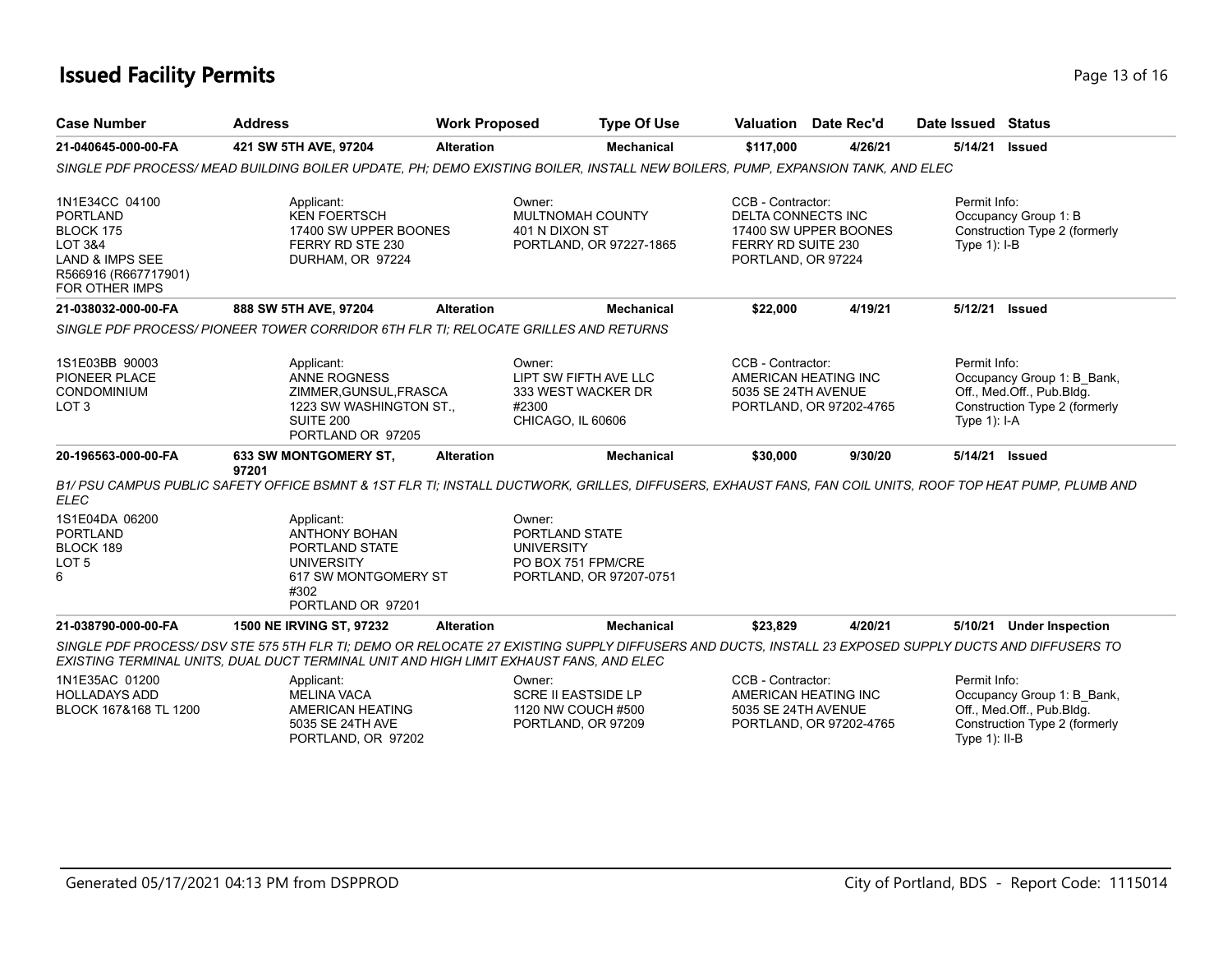# **Issued Facility Permits** Page 14 of 16

| <b>Case Number</b><br><b>Address</b>                                                        |                                                                                                                                                                                                                                                                                                                                                                                                                                                                                                                                                                                                                                                                                                                                  | <b>Work Proposed</b>     | <b>Type Of Use</b>                                                       |                                                                                           | <b>Valuation</b> Date Rec'd  | Date Issued Status                            |                                                                                          |
|---------------------------------------------------------------------------------------------|----------------------------------------------------------------------------------------------------------------------------------------------------------------------------------------------------------------------------------------------------------------------------------------------------------------------------------------------------------------------------------------------------------------------------------------------------------------------------------------------------------------------------------------------------------------------------------------------------------------------------------------------------------------------------------------------------------------------------------|--------------------------|--------------------------------------------------------------------------|-------------------------------------------------------------------------------------------|------------------------------|-----------------------------------------------|------------------------------------------------------------------------------------------|
| 21-014212-000-00-FA                                                                         | 12000 SW 49TH AVE, 97219                                                                                                                                                                                                                                                                                                                                                                                                                                                                                                                                                                                                                                                                                                         | <b>Alteration</b>        | Plumbing                                                                 | \$0                                                                                       | 2/12/21                      | 5/10/21 Issued                                |                                                                                          |
|                                                                                             | SINGLE PDF PROCESS/ PCC HEAT PLANT 2ND FLR TI; REMODEL EXISTING CLASSRM SPACE, DEMO WALLS, NEW WALLS TO CREATE NURSING PRACTICAL CLASSRM/LAB, ENTRY,<br>MED PREP TRAINING AREA, PREP RM/STORAGE, CEILING, FLOORING, FINISHES, PLUMB AND ELEC - 2 hs, 1 ks                                                                                                                                                                                                                                                                                                                                                                                                                                                                        |                          |                                                                          |                                                                                           |                              |                                               |                                                                                          |
| 1S1E31D 00200                                                                               | Applicant:<br>APOLLO SHEET METAL INC<br>PO BOX 7287<br>KENNEWICK, WA 99336                                                                                                                                                                                                                                                                                                                                                                                                                                                                                                                                                                                                                                                       | Owner:<br>PO BOX 19000   | PORTLAND COMMUNITY<br><b>COLLEGE DISTRICT</b><br>PORTLAND, OR 97280-0990 | CCB - Contractor:<br>PO BOX 7287<br>KENNEWICK, WA 99336                                   | APOLLO SHEET METAL INC       |                                               |                                                                                          |
| 21-046253-000-00-FA                                                                         | 133 SW 2ND AVE, 97204                                                                                                                                                                                                                                                                                                                                                                                                                                                                                                                                                                                                                                                                                                            | <b>Alteration</b>        | Plumbing                                                                 | \$0                                                                                       | 5/11/21                      | 5/12/21 Issued                                |                                                                                          |
|                                                                                             | SINGLE PDF PROCESS/LANDLORD WK FOR FUTURE TENANT, STE 100 TI; DEMO WALLS, STAIRS AND PART OF EXISTING MEZZANINE, RECONFIGURE EXISTING RESTROOM,<br>CEILING, FLOORING, FINISHES, PLUMB, AND ELEC - FUTURE PERMIT FOR NEW TENANT MAY BE REQUIRED - 1 fixture cap, 4 toilets, 2 floor drains, 2 lavatories                                                                                                                                                                                                                                                                                                                                                                                                                          |                          |                                                                          |                                                                                           |                              |                                               |                                                                                          |
| 1N1E34CD 02200<br><b>PORTLAND</b><br>BLOCK 31<br>LOT 3&4                                    | Applicant:<br><b>RAYBORNS PLUMBING INC</b><br>19990 SW CIPOLE RD<br>TUALATIN, OR 97062                                                                                                                                                                                                                                                                                                                                                                                                                                                                                                                                                                                                                                           | Owner:<br>1717 SW ELM ST | PT POPE PROPERTIES LLC<br>PORTLAND, OR 97201-2326                        | CCB - Contractor:<br>19990 SW CIPOLE RD<br>TUALATIN, OR 97062                             | <b>RAYBORNS PLUMBING INC</b> |                                               |                                                                                          |
| 21-047654-000-00-FA                                                                         | 2151 NW SAVIER ST, 97209                                                                                                                                                                                                                                                                                                                                                                                                                                                                                                                                                                                                                                                                                                         | <b>Alteration</b>        | Plumbing                                                                 | \$0                                                                                       | 5/14/21                      | 5/14/21 Issued                                |                                                                                          |
| coffee maker<br>1N1E28CD 02800<br><b>COUCHS ADD</b><br>BLOCK 294<br>INC PT VAC ST LOT 11-18 | SINGLE PDF PROCESS/ SLABTOWN NORTH L1-2 BASMT & 1ST FLR TI; FIRST TIME TENANT, B OCCUPANCY, NEW WALLS TO CREATE BSMT - RECEPTION AREA, WEAR TESTING RM,<br>SAMPLE STORAGE, ENGINEERING DEN, INSTRUMENTATION RM, SAMPLE WORKSHOP, ENGINEERING LAB, KNITTING MACHINE, OFFICES, AIR COMPRESSOR RM, FIRST AID RM,<br>LAUNDRY RM, MD & NETWORK RMS, OPEN OFFICE AREA; 1ST FLR - OFFICES, CONFERENCE MRS, MATERIAL LIBRARY, PRINT RMS, HUDDLE RM, MOTHERS RM, DESIGN DEN,<br>SHIP/RECEIVE RM, RECEPTION AREA, OPEN OFFICE AREA, CEILING, FLOORING, FINISHES, PLUMB AND ELEC - 5 sinks, 1 water heater, 1 expansion tank, 3 dishwashers, 1 auto washer, 1<br>Applicant:<br>ALLIANT SYSTEMS LLC<br>351 NW 12TH AVE<br>PORTLAND, OR 97209 | Owner:                   | SLABTOWN JV LLC<br>2001 ROSS AVE #3400<br>DALLAS, TX 75201               | CCB - Contractor:<br><b>ALLIANT SYSTEMS LLC</b><br>351 NW 12TH AVE<br>PORTLAND, OR 97209  |                              | Permit Info:<br>Type $1$ ): II-A              | Occupancy Group 1: B_Bank,<br>Off., Med.Off., Pub.Bldg.<br>Construction Type 2 (formerly |
| 21-045650-000-00-FA                                                                         | <b>100 NE FARRAGUT ST, 97211</b>                                                                                                                                                                                                                                                                                                                                                                                                                                                                                                                                                                                                                                                                                                 | <b>Alteration</b>        | Plumbing                                                                 | \$0                                                                                       | 5/10/21                      |                                               | 5/10/21 Under Inspection                                                                 |
|                                                                                             | SINGLE PDF PROCESS/ SNACK FACTORY, STE 106 TI; NEW, FIRST TIME TENANT - NEW WALLS TO CREATE SHIPPING/RECEIVING AREAS, ASSEMBLY/PACKAGING AREA, HALLWAY,<br>CEILING, FLOORING, FINISHES, PLUMB, AND ELEC - 3 sinks, 2 floor drains, 2 floor sinks, 2 hose bibb, 2 water heaters, 1 3 compartment sink, 1 2 compartment sink.                                                                                                                                                                                                                                                                                                                                                                                                      |                          |                                                                          |                                                                                           |                              |                                               |                                                                                          |
| 1N1E10DD 08000<br><b>LOVES ADD</b><br><b>BLOCK 1&amp;2 TL 8000</b>                          | Applicant:<br><b>NADEANS CUSTOM</b><br><b>PLUMBING LLC</b><br>19376 LELAND ROAD RD<br>OREGON CITY, OR 97045                                                                                                                                                                                                                                                                                                                                                                                                                                                                                                                                                                                                                      | Owner:<br>PO BOX 454     | <b>GENERAL ASSEMBLY LLC</b><br>CORBETT, OR 97019                         | CCB - Contractor:<br><b>NADEANS CUSTOM</b><br><b>PLUMBING LLC</b><br>19376 LELAND ROAD RD | OREGON CITY, OR 97045        | Permit Info:<br>Mod.Hazard<br>Type $1$ ): V-B | Occupancy Group 1: F-<br>1_Industrial Plant - Factory,<br>Construction Type 2 (formerly  |
| Total # of FA Alteration permits issued: 62                                                 |                                                                                                                                                                                                                                                                                                                                                                                                                                                                                                                                                                                                                                                                                                                                  |                          |                                                                          |                                                                                           |                              |                                               | Total valuation of FA Alteration permits issued: \$10,677,128                            |

**Total # of Facility Permits issued: 62 Total valuation of Facility Permits issued: \$10,677,128**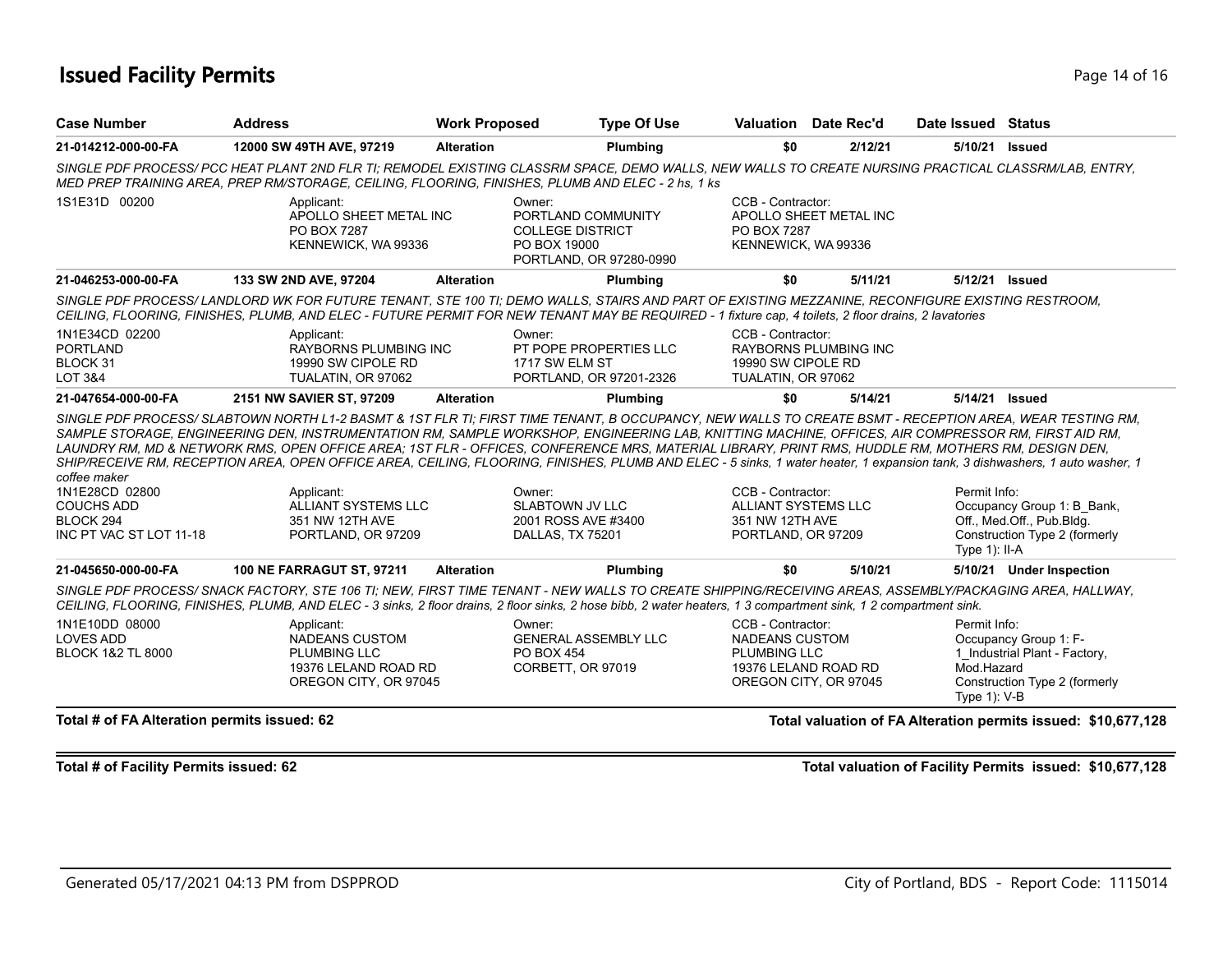# **Issued Site Development Permits Page 15 of 16** and the state of 16 and the state of 16 and 15 of 16 and 15 of 16 and 15 of 16 and 15 of 16 and 15 of 16 and 15 of 16 and 15 of 16 and 15 of 16 and 15 of 16 and 15 of 16 an

| <b>Case Number</b>                                                              | <b>Work Proposed</b><br><b>Address</b>                                                                                                    |                                                 | <b>Type Of Use</b>                                                                                                          |                                                                                                      | <b>Valuation</b> Date Rec'd                                                                                                           | Date Issued Status |                                                                                       |
|---------------------------------------------------------------------------------|-------------------------------------------------------------------------------------------------------------------------------------------|-------------------------------------------------|-----------------------------------------------------------------------------------------------------------------------------|------------------------------------------------------------------------------------------------------|---------------------------------------------------------------------------------------------------------------------------------------|--------------------|---------------------------------------------------------------------------------------|
| 18-163102-000-00-SD                                                             | 4774 SW PENDLETON ST, 97221                                                                                                               | <b>Private Site</b><br>Improvements/Subdivision | <b>New Land</b><br><b>Division/Subdiv</b><br>ision                                                                          | \$330,000                                                                                            | 5/1/18                                                                                                                                | 5/12/21            | <b>Issued</b>                                                                         |
|                                                                                 | SITE GRADING FOR NEW 11 LOT SUBDIVISION AND PUBLIC STREET AND ASSOCIATED UTILITIES, NEW SITE RETAINING WALL, AND TREE PLANTING.           |                                                 |                                                                                                                             |                                                                                                      |                                                                                                                                       |                    |                                                                                       |
| 1S1E18DA 07300                                                                  | Applicant:<br><b>DAN WILLIAMS</b><br><b>FASTER PERMITS</b><br>2000 SW 1ST AVE SUITE 420<br>PORTLAND OR 97201                              | Owner:<br><b>INC</b><br>3330 NW YEON AVE #100   | <b>EVERETT CUSTOM HOMES</b><br>PORTLAND, OR 97210-1531                                                                      | CCB - Contractor:<br><b>NORTHWEST</b><br><b>EARTHMOVERS INC</b><br>PO BOX 1609<br>SHERWOOD, OR 97140 |                                                                                                                                       |                    |                                                                                       |
|                                                                                 | Total # of SD Private Site Improvements/Subdivision permits issued: 1                                                                     |                                                 |                                                                                                                             |                                                                                                      |                                                                                                                                       |                    | Total valuation of SD Private Site Improvements/Subdivision permits issued: \$330,000 |
| 15-194013-REV-01-SD                                                             | 15825 SE ALDER ST, 97233                                                                                                                  | <b>Private Street</b>                           | <b>New Land</b><br><b>Division/Subdiv</b><br>ision                                                                          | \$0                                                                                                  | 5/14/21                                                                                                                               | 5/14/21            | <b>Issued</b>                                                                         |
|                                                                                 | Single PDF - REVISION IS TO REINSTATE PERMIT AND UPDATE COST ESTIMATE FOR THE BOND- REACTIVATED 3/2/2021                                  |                                                 |                                                                                                                             |                                                                                                      |                                                                                                                                       |                    |                                                                                       |
| 1S2E01AA 02206<br><b>ALDER STREET</b><br><b>DEVELOPMENT</b><br>LOT <sub>5</sub> | Applicant:<br><b>TYNISHA &amp; MIKE SAFSTROM</b><br><b>M&amp;T DEVELOPMENT LLC</b><br>21163 S Fischers Mill Road<br>Oregon City, OR 97045 | Owner:<br>Owner:                                | <b>MICHAEL SANDY</b><br>15825 SE ALDER ST<br>PORTLAND, OR 97233<br>ANANDA SYAPIN<br>15825 SE ALDER ST<br>PORTLAND, OR 97233 |                                                                                                      | CCB - Contractor:<br><b>TYNISHA &amp; MIKE SAFSTROM</b><br>M & T DEVELOPMENT LLC<br>21163 S FISCHERS MILL RD<br>OREGON CITY, OR 97045 |                    |                                                                                       |
| Total # of SD Private Street permits issued: 1                                  |                                                                                                                                           |                                                 |                                                                                                                             |                                                                                                      |                                                                                                                                       |                    | Total valuation of SD Private Street permits issued: \$0                              |
| Total # of Site Development Permits issued: 2                                   |                                                                                                                                           |                                                 |                                                                                                                             |                                                                                                      |                                                                                                                                       |                    | Total valuation of Site Development Permits issued: \$330,000                         |
| 21-020475-000-00-ZP                                                             | 3203 SE WOODSTOCK BLVD,<br>97202<br>SINGLE PDF - LANDSCAPING PARKING LOT UPGRADES AS REQUIRED BY 18-216393 LU.                            | <b>Commercial</b>                               | <b>LUR Condition</b><br>Compliance                                                                                          | \$175,000                                                                                            | 5/12/21                                                                                                                               | 5/14/21            | <b>Issued</b>                                                                         |
| 1S1E13 00100<br>SECTION 13 1S 1E<br>TL 100 103.39 ACRES                         | Applicant:<br><b>TRENT THELEN</b><br><b>ZGF ARCHITECTS</b><br>1223 SW WASHINGTON ST<br>#200<br>PORTLAND OR 97205                          | Owner:<br>THE REED INSTITUTE                    | 3203 SE WOODSTOCK BLVD<br>PORTLAND, OR 97202-8138                                                                           |                                                                                                      |                                                                                                                                       |                    |                                                                                       |
| Total # of ZP Commercial permits issued: 1                                      |                                                                                                                                           |                                                 |                                                                                                                             |                                                                                                      |                                                                                                                                       |                    | Total valuation of ZP Commercial permits issued: \$175,000                            |